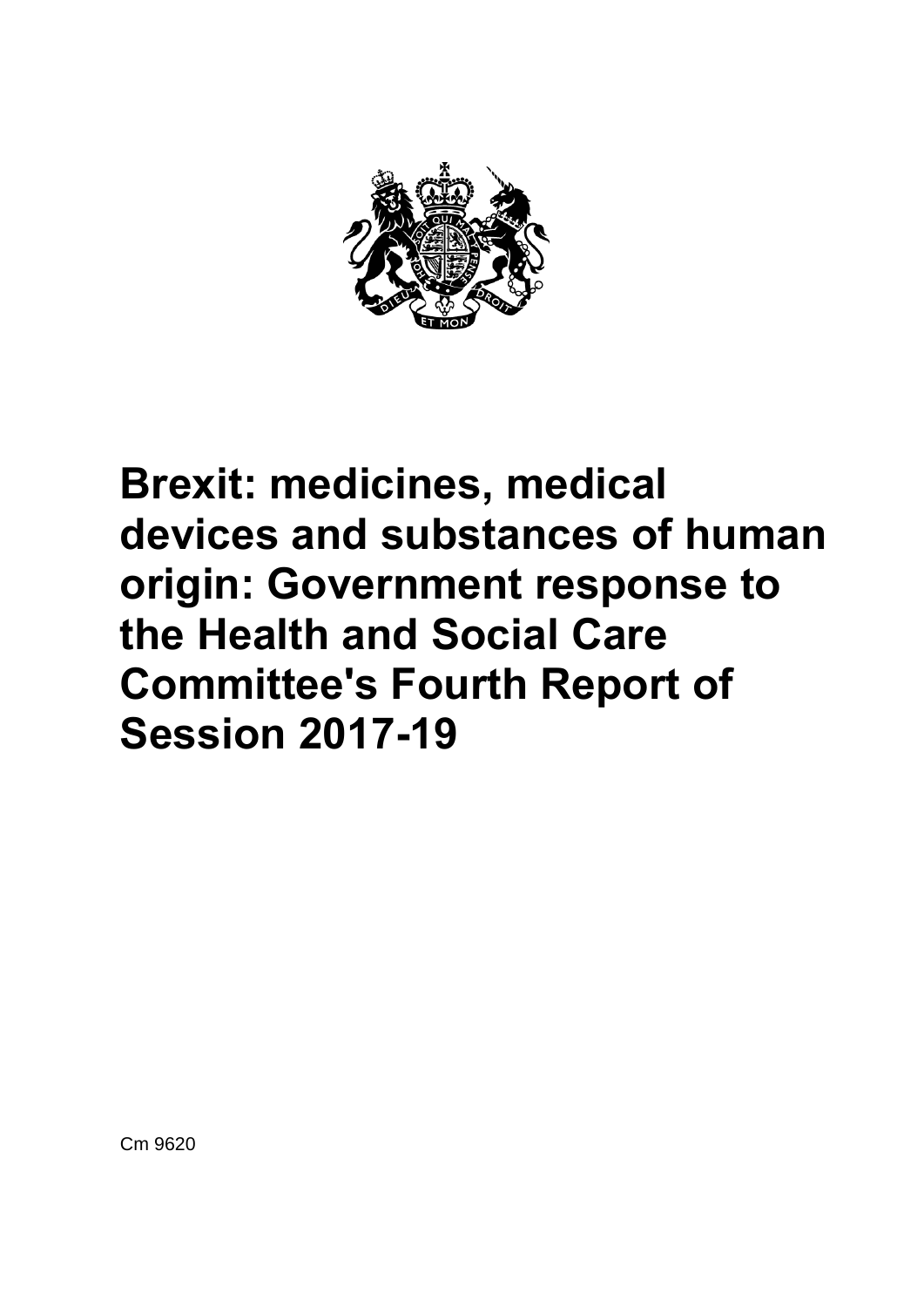

# **Brexit: medicines, medical devices and substances of human origin: Government response to the Health and Social Care Committee's Fourth Report of Session 2017-19**

Presented to Parliament by the Secretary of State for Health and Social Care by Command of Her Majesty

May 2018

Cm 9620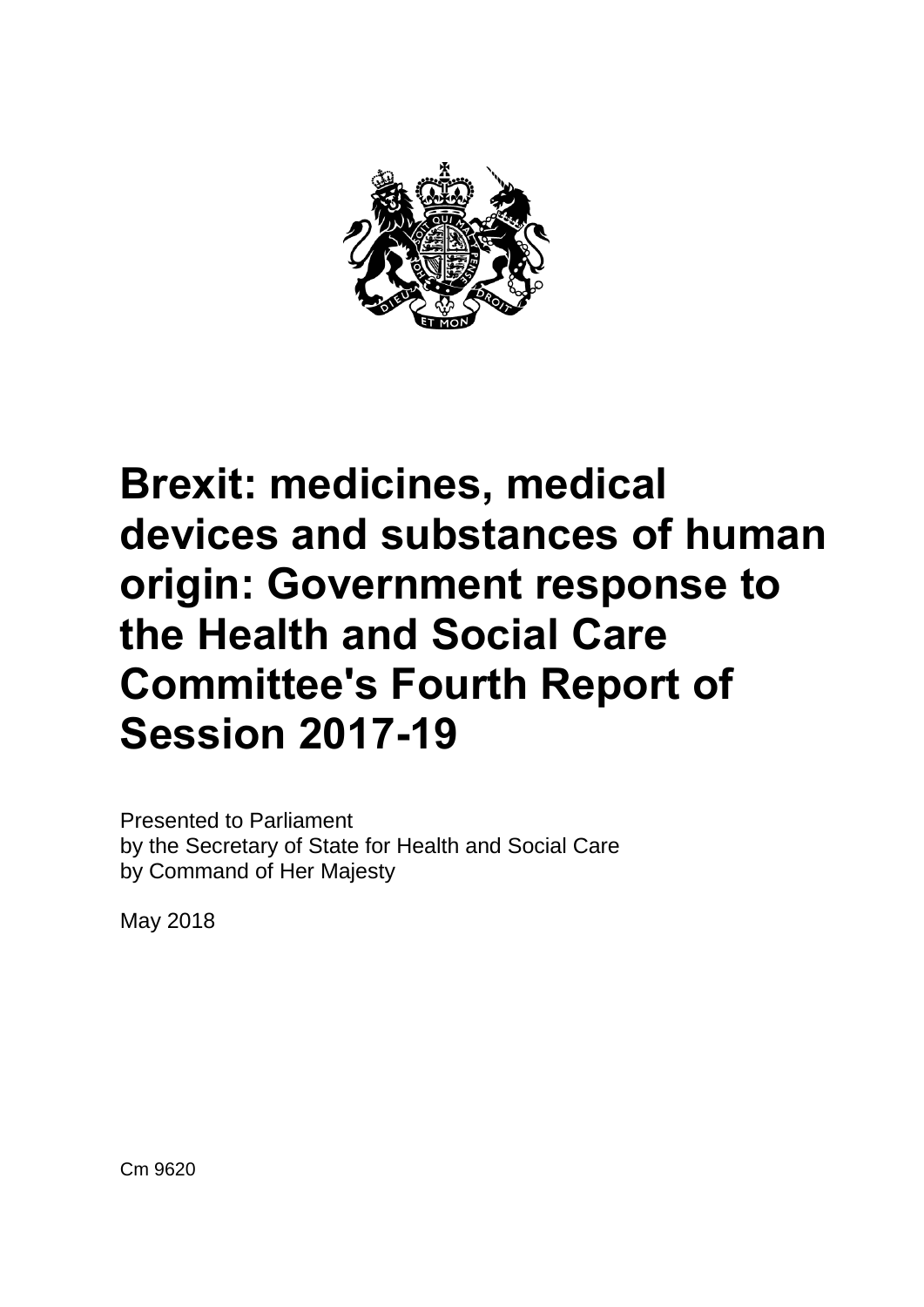# **OGL**

© Crown copyright 2018

This publication is licensed under the terms of the Open Government Licence v3.0 except where otherwise stated. To view this licence, visit nationalarchives.gov.uk/doc/open-government-licence/version/3

Where we have identified any third party copyright information you will need to obtain permission from the copyright holders concerned.

This publication is available at www.gov.uk/government/publications

Any enquiries regarding this publication should be sent to us at: Department of Health and Social Care, 39 Victoria Street, London, SW1H 0EU

ISBN 978-1-5286-0426-0

CCS0518675688 05/18

Printed on paper containing 75% recycled fibre content minimum

Printed in the UK by the APS Group on behalf of the Controller of Her Majesty's Stationery Office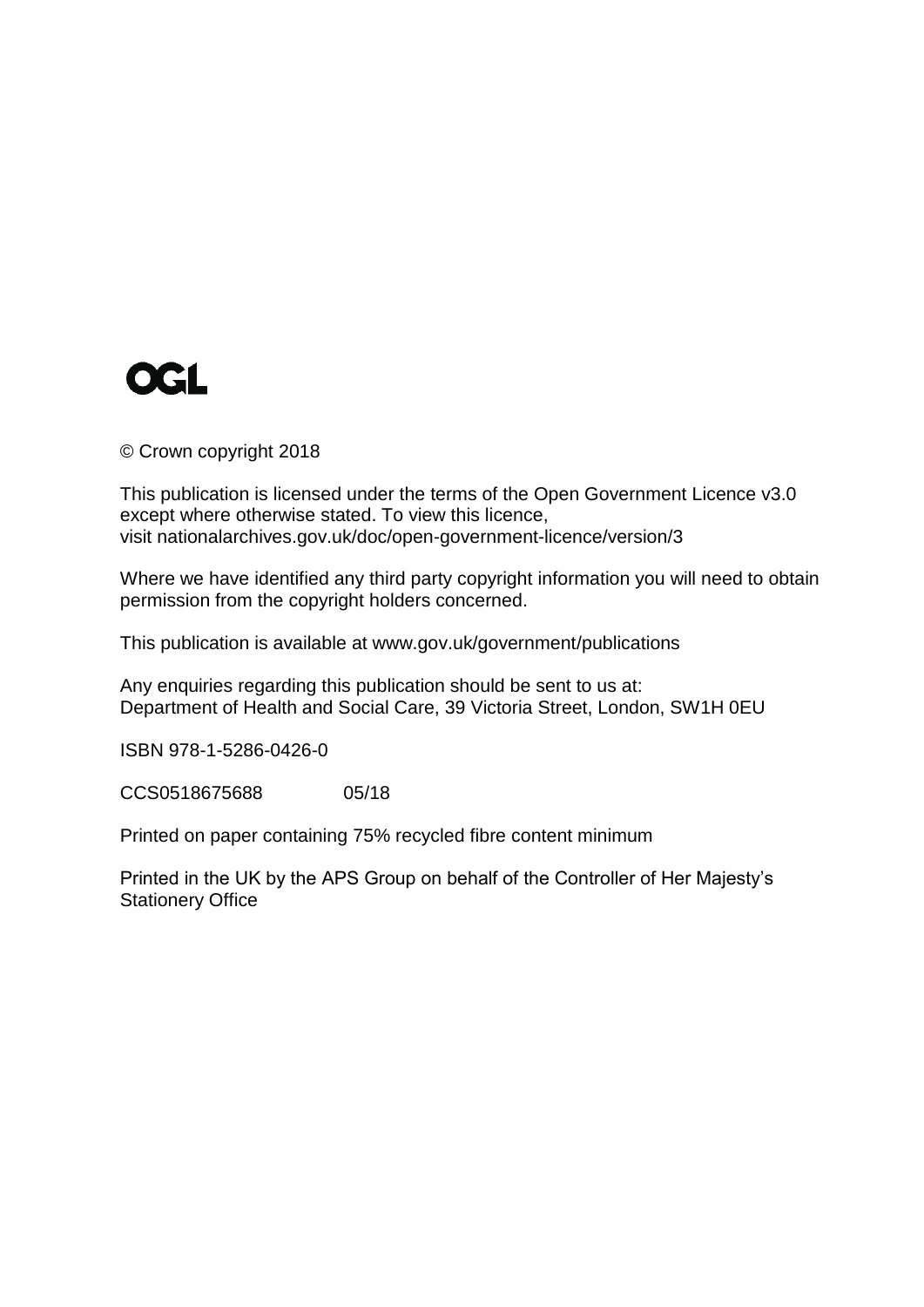**Government response to the recommendations of the Health and Social Care Committee's inquiry into Brexit: medicines, medical devices and substances of human origin**

**Fourth report of session 2017-19**

#### **INTRODUCTION**

On 21 March 2018, the House of Commons Health and Social Care Select Committee published its report *Brexit: medicines, medical devices and substances of human origin.* The report included 34 conclusions and recommendations, and responses to each of these are provided in this report.

The Committee launched this inquiry to examine the regulatory arrangements needed to guarantee safe and effective supply of medicines, medical devices and products after the UK exits the EU. The Committee received over 80 pieces of written evidence from Government, as well as a broad range of organisations across the health and social care sector and pharmaceutical industry.

We welcome the Committee's report, and the important attention it brings to the issues facing the regulatory system and life sciences industry in the UK.

The Government is committed to a smooth and orderly withdrawal from the EU and recognises the importance of a close and cooperative relationship between the UK and EU in the field of medicines regulation and science and research collaboration. The Department of Health and Social Care (DHSC or "the Department") is supporting the Department for Exiting the European Union (DExEU) in negotiations with the EU with the aim of moving swiftly to the substantive discussions on our future relationship.

The Department is also working closely with its Arm's Length Bodies and other government departments to ensure robust preparations are in place for any EU exit scenario. We are clear that should we be unable to achieve our desired relationship with the EU, we will establish a regulatory system that continues to protect the interests of patients and strengthens the UK life sciences industry.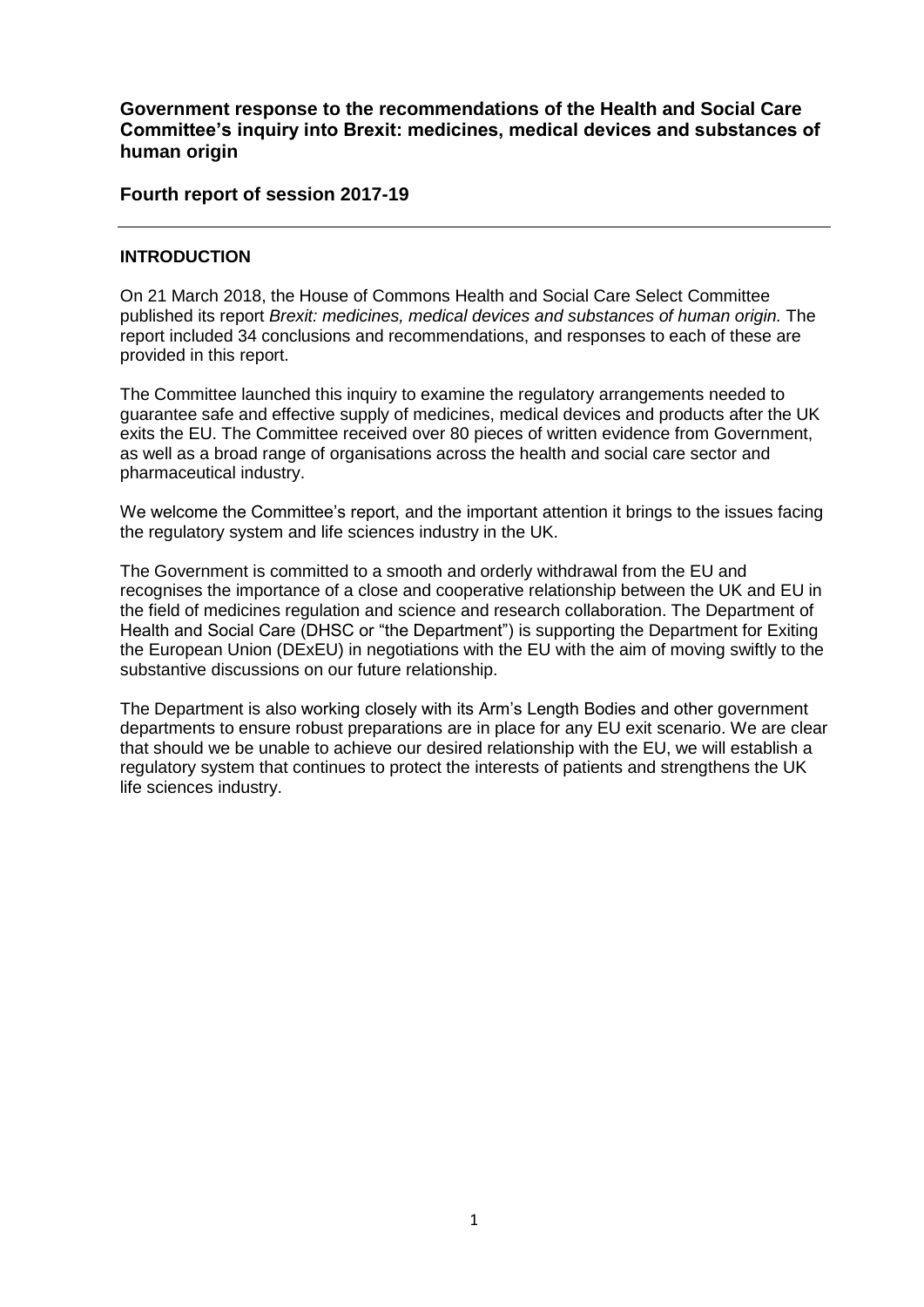# **GOVERNMENT RESPONSE TO CONCLUSIONS AND RECOMMENDATIONS**

#### **Our work**

**1. We will be evaluating the Government's response to our letter seeking clarity about the details of a transition period and contingency planning in the event of 'no deal' and expect this to be included within the response to this report. (Paragraph 4)**

The UK and EU negotiating teams have reached agreement on the terms of an implementation period that will start on 30 March 2019 and last until 31 December 2020. During the implementation period, the UK will no longer be a Member State of the EU, but market access will continue on current terms.

To give businesses and citizens certainty, common rules will remain in place until the end of the period meaning businesses will be able to trade on the same terms as now up until the end of 2020.The agreement will be underpinned by a duty of good faith and governed by a Joint Committee to ensure the agreement is faithfully and fully implemented by both sides.

The Government has been clear on the outcome it wants to achieve for the longer term, which is to secure a strong deal and future relationship with the EU. We have always been confident that we will achieve this, and a good deal is now clearer and closer than ever. Of course, as a responsible Government we continue to plan for all scenarios, but it would not be appropriate to publish anything that would risk undermining our negotiating position. Indeed, the House of Commons voted not to disclose material that could damage the United Kingdom's position in its negotiations with the EU.

Some contingency plans have sufficiently long lead times that we need to begin now for them to remain viable, even though we hope not to need all their provisions once we have achieved a deal with the EU. We are increasingly confident that a 'no deal' scenario in March 2019 is significantly less likely.

**2. We recommend that the Department of Health and Social Care produce a comprehensive list of all the issues relating to the supply of medicines, medical devices and substances of human origin which require contingency planning for the UK leaving the EU. We expect to see evidence that plans are in place to address identified risks to patients. (Paragraph 6)**

In our December 2017 response to the previous Health Committee report entitled *"Brexit and health and social care – people & process"*, we were able to assure the Committee that DHSC was working to ensure the best outcome for the health and social care system. This was, is, and will continue to be, the priority for this Department throughout the process of the UK exit's from the EU and beyond.

As the Secretary of State set out in his letter to the committee in February 2018, a responsible government should prepare for all potential outcomes, including the unlikely scenario in which no mutually satisfactory agreement can be reached. To that end, teams within DHSC are progressing work to assess the impact of exiting the EU on the supply chain for all medicines and medical devices used in the NHS. A cross-Government steering group, which includes all the relevant organisations including the Medicines and Healthcare products Regulatory Agency (MHRA), NHS England (NHSE) and Public Health England (PHE), has been established to oversee and contribute to this work. Ernst and Young (EY) have been appointed to carry out this work and we expect the initial phase to be concluded in late spring 2018. DHSC will continue to engage closely with industry and other relevant stakeholders throughout this process, and the foreseeable future, to ensure that any potential mitigation required for the continuity of medicine and medical device supply for UK patients is planned in close collaboration with our industry stakeholders.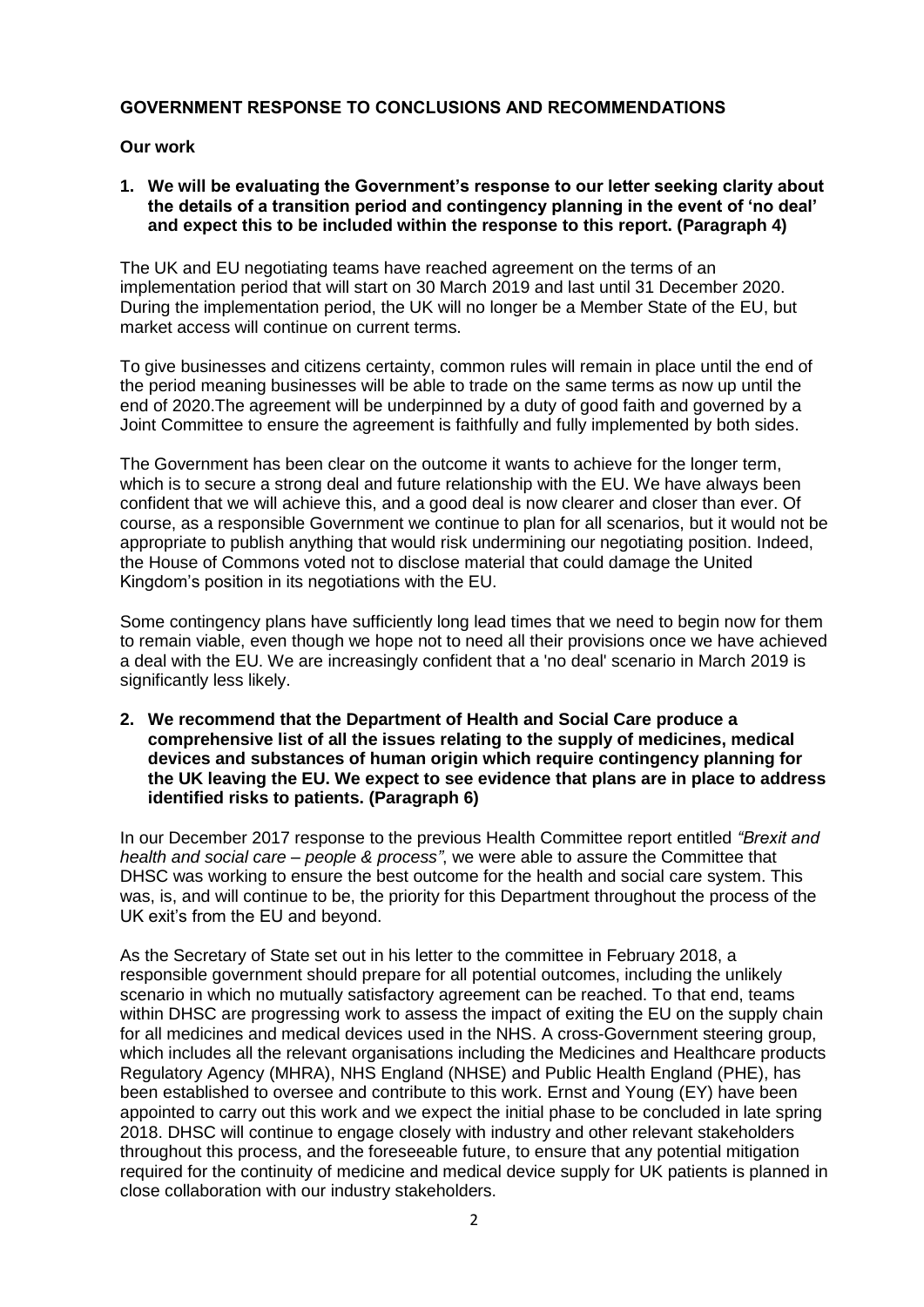With respect to ensuring the safe supply of blood, tissues and organs, contingency planning is also underway in this area so that Government can make the necessary changes to national regulations to guarantee day one operability under any exit scenario and to support licensed establishments to put in place appropriate agreements for continued import and export, where these are necessary.

At this stage we do not have plans to publish a comprehensive list of the issues relating to medicines, medical devices and substances of human origin. We will continue to be as transparent as possible, but whilst we are engaged in on-going negotiations it is vitally important that we manage information carefully in order to not disadvantage the UK's position.

# **Existing models of trade with the EU: Options for the UK**

**3. We urge the EU to look closely at the proposals for a sectoral approach to regulatory alignment set out by the Prime Minister in March 2018. We also expect both sides to consider first and foremost the implications of 'no deal' for individuals, the life sciences and the wider health and social care sector across the whole EU as well as the UK. We note that Article 9 of the Treaty on the Functioning of the European Union obliges the EU, in defining and implementing its activities and policies, to take into account requirements linked to a high level of protection of human health. (Paragraph 17)**

We welcome the Committee's support of the Prime Minister's Mansion House speech. As she set out in that speech, the UK wants the broadest and deepest possible future partnership with the EU – covering more sectors and co-operating more fully than any Free Trade Agreement anywhere in the world today. The UK believes that this is achievable because it is in the EU's interests as well as ours. In particular, the Prime Minister was clear that this involves ensuring our regulators continue to work together, as they do with other international regulators, highlighting that this would be essential in continuing to get new drugs to patients quickly.

The safety of patients is of paramount importance to the Government's exit negotiations for medicines, medical devices and substances of human origin and that is why the UK wants to explore with the EU the terms on which we could remain part of EU agencies, including the European Medicines Agency (EMA). Further to recent progress in the negotiations we are increasingly confident that the prospect of a "no deal" scenario is highly unlikely and therefore we are in a strong position from which to seek to agree a mutually beneficial way forward.

# **Brexit and the Department for Health and Social Care's Single Departmental Plan**

**4. We are concerned about the lack of reference to Brexit in the single Departmental Plan for the Department of Health and Social Care. Brexit poses huge challenges to the life science sector and carries a number of unintended consequences for patients and the NHS. We trust that the Government's response to the recommendations of this report will reflect that and set out the department's preparation in greater detail. (Paragraph 26)**

As the Secretary of State said in oral evidence, planning for EU exit is a crucial part of the Department's work and is a Ministerial priority. The Government is committed to ensuring leaving the EU is a success for the health and social care sector as well as the UK as a whole. This commitment is reflected in the Single Departmental Plan (SDP) which outlines the Department's role in assuring and coordinating EU exit readiness across the health and care system, and this will continue to be featured in the 2018/19 SDP.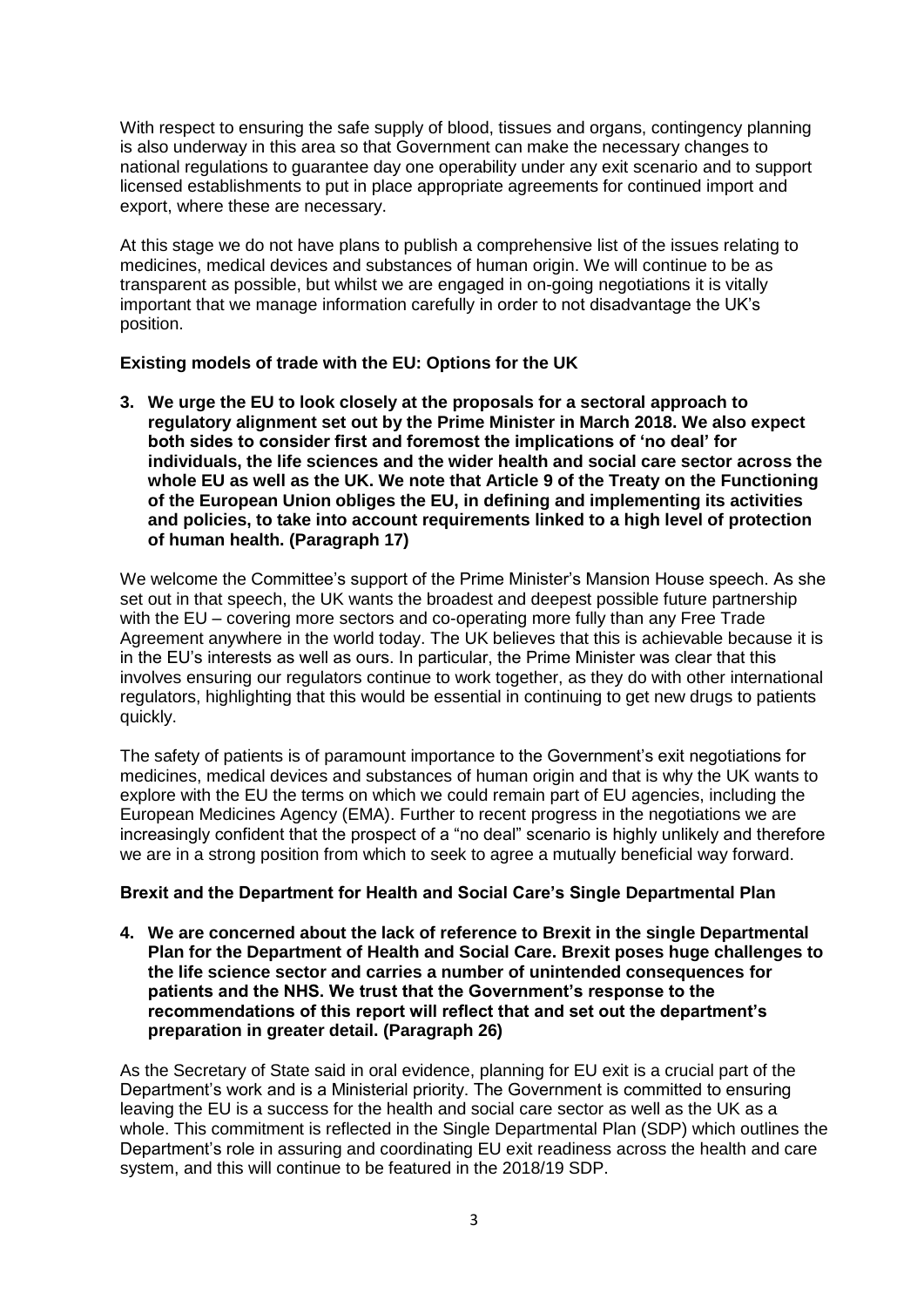# **Protecting and enhancing the UK's position in Europe and globally**

**5. The UK should aim to have a seat at the International Council on Harmonisation of Technical Requirements of Pharmaceuticals for Human Use (ICH) in its own right. We call on the Government to confirm that it will apply for full membership of the ICH at the earliest possible opportunity and to set out its timeline for doing so. (Paragraph 35)**

We recognise the importance of continuing to engage and lead on setting standards for the regulation of pharmaceuticals for human use on a global basis. The UK will continue to seek opportunities to influence through collaborations such as the International Council on Harmonisation (ICH) and similar international organisations such as the Pharmaceutical Inspection and Co-operation Scheme (PICS) and the International Medical Device Regulators Forum (IMDRF). Applications to become a full member of such organisations can take some time, and work is underway to clarify the timelines involved in these processes. The form that UK membership will take will depend on the outcome of the Future Economic Partnership negotiations with the EU.

**UK's position and influence in Europe**

**6. We support the Government's intention to negotiate a close relationship with the European Union, including associate membership of the EMA. The UK, with the expertise and capacity of the MHRA, has a great deal to offer its European partners. We believe this is in the interests of citizens and governments on both sides of the negotiations and should be prioritised in the next phase. Failure to achieve an ongoing collaboration would signal the triumph of political ideology over patient care. In the context of continued collaboration with the EMA and maintaining regulatory alignment, it will be in the interests of both sides for the EMA to benefit from the expertise of the MHRA and to continue to allow participation of UK representatives in decision making.**

We welcome the Committee's support for the Government's desire to negotiate a close relationship with the EU, including exploring with the EU the terms on which the UK could remain part of the EMA.

From the start of this process we have been clear that we want to retain a close working partnership with the EU. This was reinforced by the Prime Minister in her Mansion House speech of 2<sup>nd</sup> March.

Furthermore, the recently agreed implementation period marks a positive step in maintaining a close relationship with the EU. During this time, the EU will continue to accept UK batch testing, release and inspections, UK-based Marketing Authorisation Holders (MAH) and other regulatory actions in the UK. We will also still be able to discuss issues with EU counterparts; this is important to ensure patient and public health is maintained.

It is in the interests of both UK and EU patients for the strong relationship between the MHRA and EMA to continue. The MHRA is a strong national regulator with substantial capacity and expertise to regulate and evaluate the safety of our medicines and medical devices. The Agency is recognised globally for its expertise and as a leader within the EU regulatory framework.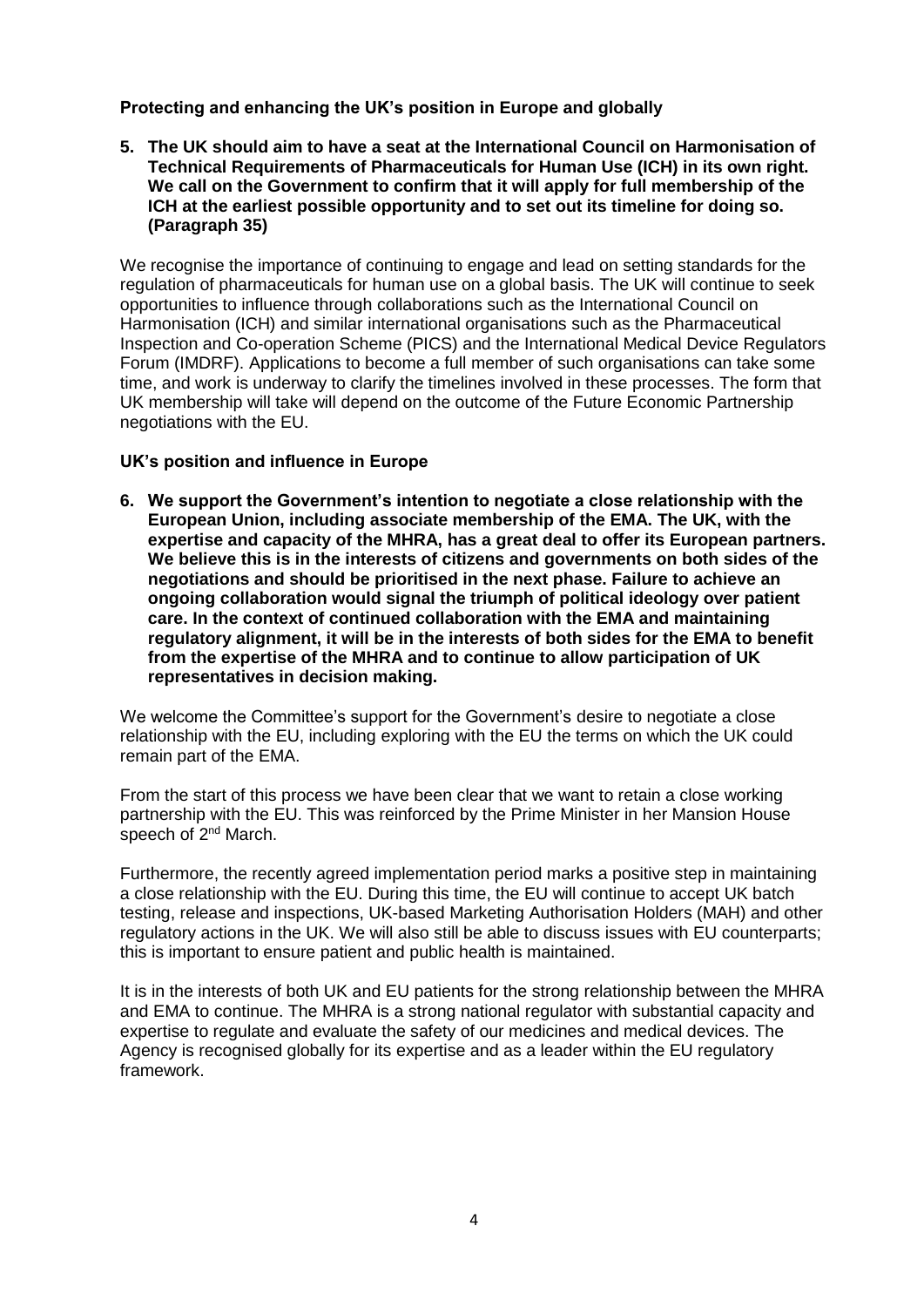# **UK negotiating position**

 $\overline{\phantom{a}}$ 

**7. We are encouraged that the UK Government has stated that it is seeking to ensure the UK plays a leading role in public health and preventing patients and innovators from being disadvantaged by Brexit. However, we, industry, and patients need tangible measures against which to evaluate these commitments. A detailed breakdown of the funding allocation for the DHSC from the Brexit funding should be published, and this should be accompanied by specific, detailed action points that look to explain how, and on what timeframe, the Government is looking to deliver on its commitments to the life science sector. (Paragraph 56)**

DHSC has been allocated £21.1 million for staff to support essential EU exit preparations in 2018-19. This will include ongoing work in all relevant areas of the department, such as reciprocal healthcare, ensuring that the safety of both UK and EU patients is protected. As with all reserve funding, finalised allocations will be confirmed at Supplementary Estimates 2018-19 in early 2019.

We note the Committee's recommendation on the breakdown of DHSC funding. At this stage we are not in a position to provide this finer detail but we can offer the Committee assurance that the funding will be used effectively not only towards achieving a successful exit from the EU for the life science sector but also for the broader health sector.

**8. Following Brexit, the life sciences sector will need a highly supportive domestic agenda. The Government should implement the Life Sciences Industrial Strategy in full and at pace, with a final deadline of 2023. This should be supported with commitment to other domestic measures such as the Accelerated Access Review. (Paragraph 57)**

The life sciences industry is critical to the UK economy and UK health – with the sector supporting nearly 235,000 employees generating £64 billion turnover<sup>1</sup>, it provides products which the NHS relies on to treat UK patients every day. The Government is committed to working in partnership with the sector to build on this success and realise the vision set out in Professor Sir John Bell's Life Sciences Industrial Strategy and in the Sector Deal: to ensure the UK is a top tier global hub for biomedical and clinical research, and medical innovation.

Good progress has already been made at pace on implementing the commitments in the Sector Deal. On 22<sup>nd</sup> January, a £70 million funding allocation for medicines manufacturing was announced, a significant step in delivering on the commitments to support leading-edge healthcare in the UK and speed up access to innovative medicines. On  $12<sup>th</sup>$  March, £210 million of Industrial Strategy Challenge Funding was confirmed for the 'data to early diagnosis and precision medicine' challenge. This includes funding to build on our world-leading genomics assets and for a programme that will support industry collaboration with the NHS to help the UK lead the world in digital pathology and radiology, using Artificial Intelligence (AI) to analyse medical images.

Strong progress has also been made on the commitment in the Sector Deal to deliver on the vision of the Accelerated Access Review through the implementation of our response to the review, published in November 2017. The independently-chaired Accelerated Access Collaborative (AAC) met for the first time in January and is overseeing the development of the Accelerated Access Pathway (AAP), selecting the best innovations to take forward and monitoring their progress. The Pathway will streamline regulatory and market access decisions, in order to get breakthrough products that will be truly transformative to patients more quickly. We have also begun delivering the £86 million of funding announced in the

<sup>&</sup>lt;sup>1</sup> [https://www.gov.uk/government/uploads/system/uploads/attachment\\_data/file/607193/strengthand-opportunity-2016](https://www.gov.uk/government/uploads/system/uploads/attachment_data/file/607193/strengthand-opportunity-2016-bioscience-technology-accessible.pdf) [bioscience-technology-accessible.pdf](https://www.gov.uk/government/uploads/system/uploads/attachment_data/file/607193/strengthand-opportunity-2016-bioscience-technology-accessible.pdf)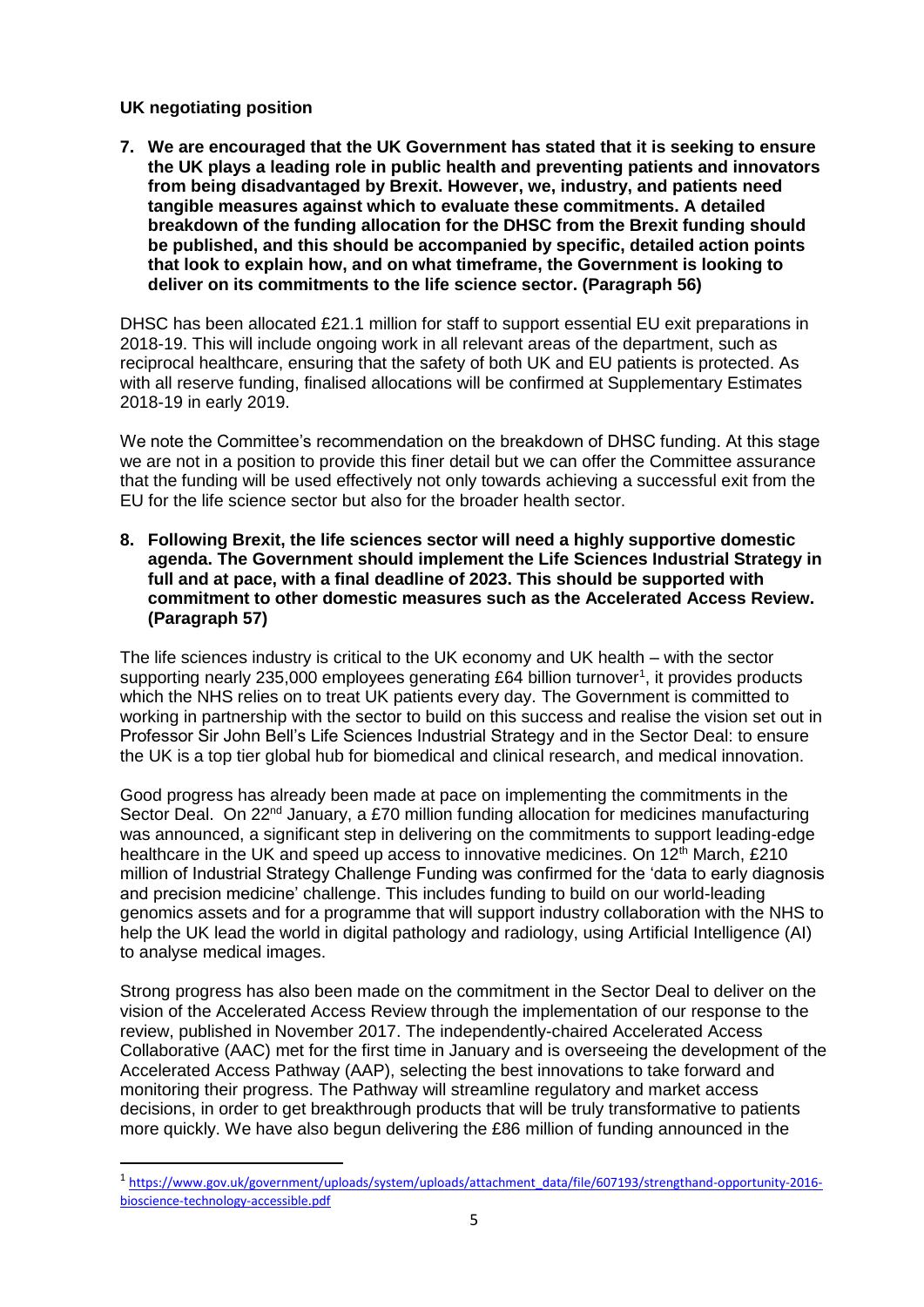response, including launching an evidence gathering support scheme for Medtech small and medium-sized enterprises (SMEs) and the next wave of the Digital Health Technology Catalyst.

# **Regulatory alignment with the EU after Brexit**

- **9. The overriding message from almost all of the evidence received in this inquiry is that the UK should continue to align with the EU regulatory regimes for medicines, medical devices and substances of human origin both during any transition period and afterwards. Evidence submitted from large pharmaceutical companies, SMEs, academics, healthcare and workforce charities was all almost unanimous in the view that regulatory alignment with the EU would be the best post-Brexit option for the NHS, for patients, and for the UK life sciences industry. (Paragraph 61)**
- **10. The UK must look to secure, as a priority in the next round of negotiations, the closest possible regulatory alignment with the EU. The continued supply of safe and effective medical devices, medicines and substances of human origin currently on the UK market will depend on continued alignment with European regulations. (Paragraph 71)**

# **Response (9 and 10):**

As the Prime Minister stated on  $2^{nd}$  March, the UK wants the broadest and deepest possible future partnership with the EU. In particular, the Prime Minister was clear that this includes enabling regulators to continue to work together, as they do with regulators internationally, highlighting that this would be essential in continuing to get new drugs to patients quickly.

On goods, including medicines and medical devices, a fundamental principle of the UK approach is that the UK-EU border should be as frictionless as possible and products should only need to undergo one set of approvals to be sold in the EU and UK. In this context, the UK wants to explore with the EU the terms on which we could remain part of EU agencies, including the EMA.

It is in both the UK and EU's interest to secure a good deal for both sides – one that ensures patients are not disadvantaged; that the UK will continue to play a leading role promoting and ensuring public health; and that industry are able to get their products into the UK and EU markets as quickly and simply as possible.

No matter what the outcome of the negotiations, on issues of patient safety and public health the UK will be, as it always has been, a willing and reliable partner for Europe. The EU has overseen a world leading medical science, research and medical technology development system and the UK has been a key partner in this. The UK life sciences ecosystem has much to offer in creating, developing, trialling and commercialising medicines that will benefit both UK and EU patients and economies, and strengthen the ability of both the UK and EU to compete internationally. So, throughout the negotiations we will work to ensure good ongoing collaboration, open-minded and pragmatic plans for all possible outcomes, and, should it be necessary, an orderly transition. But whatever the outcome of the negotiations we will continue to ensure that UK patients are able to access the best and most innovative medicines and be assured that their safety is protected.

With regard to substances of human origin, the current regulatory framework is well established and sets high quality and safety standards for patients in the UK. The Government's priority is to maintain the same high standards after the UK exits the EU. The current arrangements support the free movement of blood, blood components, organs, tissues and cells across the EU and continued collaboration and a close relationship between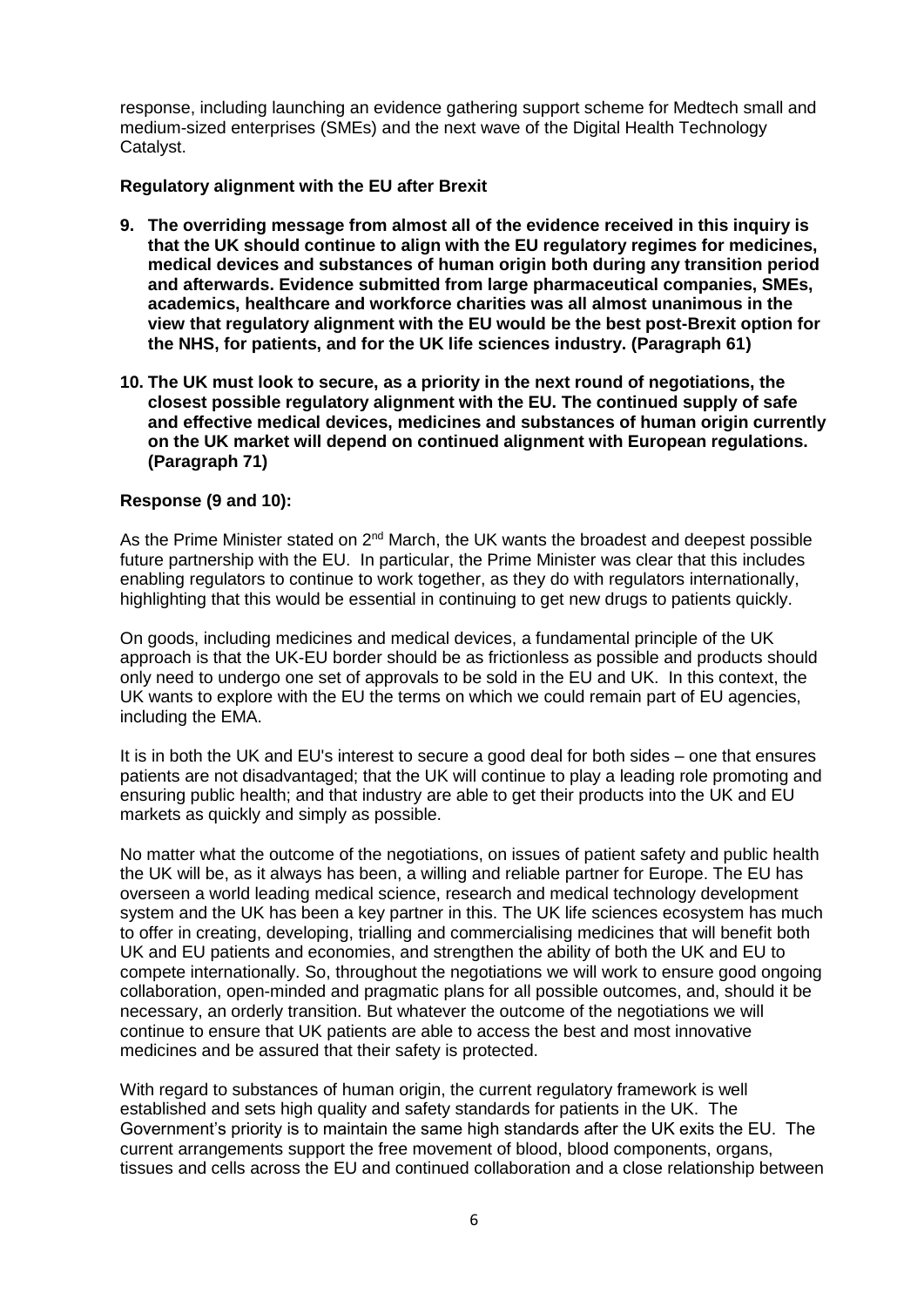the UK and EU would be of great benefit to patients. The current arrangements also allow for agreements to be made for imports and exports from third countries.

**11. At the same time, the UK Government should also be open to exploring other potential trade and regulatory agreements with the wider international life sciences community. If full regulatory alignment with the EU is not secured, then a distant second-best option for the life science industry and patients in the UK would be alignment with another large market such as the Food and Drug Administration in the USA. While this form of alignment would raise significant financial and patient safety issues, it remains preferable to the UK endeavouring to create a standalone regulatory system after leaving the EU. (Paragraph 72)**

The Government will ensure that patients are not disadvantaged by the future regulatory regime. Should we not achieve our desired relationship with the EU, we will set up a regulatory system that continues to protect the interests of patients and strengthens the UK life sciences industry. However, our door will always be open to a deep and special relationship with the EU which remains the best way to promote improved patient outcomes both in Europe and globally.

We will also be ambitious in pursuing new opportunities, such as trading relationships globally, to ensure that medicines and medical devices developed and manufactured in the UK can be exported to all corners of the planet. We will support global initiatives like the Medical Devices Single Audit Programme, which aims to minimise duplicative regulatory inspections of individual manufacturers – which burden industry without providing any real additional value.

#### **12. We recommend that the nature and level of UK 'regulatory drift' in the life science sector from the EU be systematically assessed at regular intervals by current and future UK Governments, in order to prevent issues over a lack of harmonisation occurring in the future. (Paragraph 73)**

The UK is fully committed to continuing the close working relationship with our European partners and as part of our ambition for broad and dynamic cooperation, the UK would like to find a way to continue to collaborate with the EU, in the interests of public health and safety. The current regulatory framework is well established and sets high quality and safety standards for patients in the UK. Our priority is to maintain the same high standards for safety and quality after our exit from the EU.

As the Prime Minister stated on  $2^{nd}$  March, the UK wants the broadest and deepest possible future partnership with the EU. In particular, the Prime Minister was also clear that this includes ensuring our regulators continue to work together, as they do with regulators internationally, highlighting that this would be essential in continuing to get new drugs to patients quickly. On goods, including medicines, a fundamental principle of the UK approach is that the UK-EU border should be as frictionless as possible and products should only need to undergo one set of approvals to be sold in the EU and UK. In this context, the UK wants to explore with the EU the terms on which we could remain part of EU agencies, including the EMA.

During the implementation period, the UK will no longer be a Member State of the EU, but market access will continue on current terms. To give certainty to businesses and citizens, common rules will remain in place until the end of the period meaning businesses will be able to trade on the same terms as now up until the end of 2020. The agreement will be underpinned by a duty of good faith and governed by a Joint Committee to ensure the agreement is faithfully and fully implemented by both sides.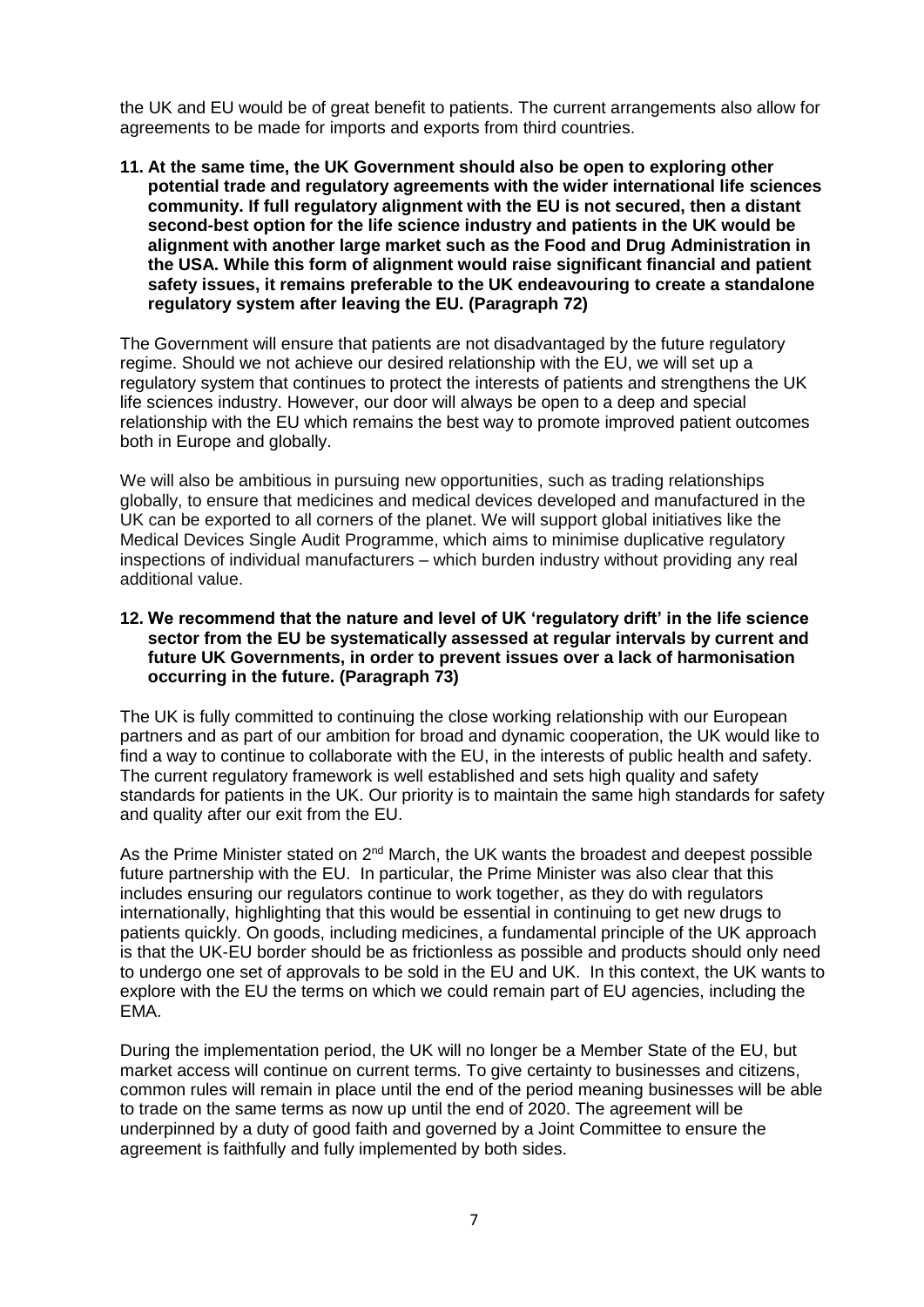**'No deal' risk management**

**13. We reiterate the point made in our letter to the Secretary of State regarding Brexit transitional arrangements (15 February 2018), that rather than undermining the UK's negotiating position, clarity about contingency planning to guarantee patient safety and continued health supplies will strengthen the UK's negotiating position by demonstrating that we have a credible fall-back position. This contingency planning should be published as soon as possible to alleviate the concerns of businesses and patients. The European Medicines Agency has published its guidance on what is necessary for the UK to maintain continued access to medicines in a 'no deal' scenario, and we believe that this one-sided picture may harm confidence if it is not possible to compare it to the Government's planned approach. Contingency planning is already taking away money that could otherwise be invested into pharmaceutical research or patient care, and calming the fears of life science companies to prevent them from investing in a 'no deal' scenario should be considered a priority in the next round of negotiations with the EU. (Paragraph 77)**

To reiterate the Secretary of State's response to the Committee's letter of 15 February 2018, the Government has made significant progress in the negotiations in December and March and is increasingly confident that the prospect of a "no deal" scenario has receded significantly.

Despite this, we are continuing to prepare for all negotiation outcomes, including the unlikely scenario where the UK exits the EU without a deal. This includes working with businesses across the economy in order to provide the certainty that they need to plan ahead, understand and respond to both the challenges and opportunities they may face in the near future.

We will continue to be as transparent as possible, without compromising the UK's position in ongoing negotiations. It is essential that we manage information carefully to protect UK citizens and ensure the best possible outcome for them, and for UK businesses. As a result of this, we do not intend to publish our contingency plans at this stage but can assure the Committee that extensive preparations are underway across the Department.

We have always been confident that we will get a good deal and now that good deal is clearer and closer than ever. Of course as a responsible Government we continue to plan for all scenarios, but with increased confidence that we will leave with a deal and that a 'no deal' scenario in March 2019 is significantly less likely.

# **Batch testing, QPs and Good Manufacturing and Distribution Practices**

- **14. To allay fears within the life science sector, and to prevent the relocation of Qualified Persons (QPs) from the UK to the EU-27, the Government must seek agreement with the EU for those QPs currently working in the UK to continue to have their work recognised in EEA countries, ideally in the Withdrawal Agreement for the short to medium term and in regulatory cooperation or a mutual recognition agreement for the longer term. (Paragraph 85)**
- **15. At the same time, as any Brexit deal, and the agreements proposed within it, could collapse, we recommend that the Government publish its contingency planning as soon as possible for a situation in which no mutual recognition of QPs in the UK and EU is agreed. This should include proposals to prevent the exodus of UK QPs, and contingency planning around the training and recruitment of new QPs to fill any vacancies. (Paragraph 86)**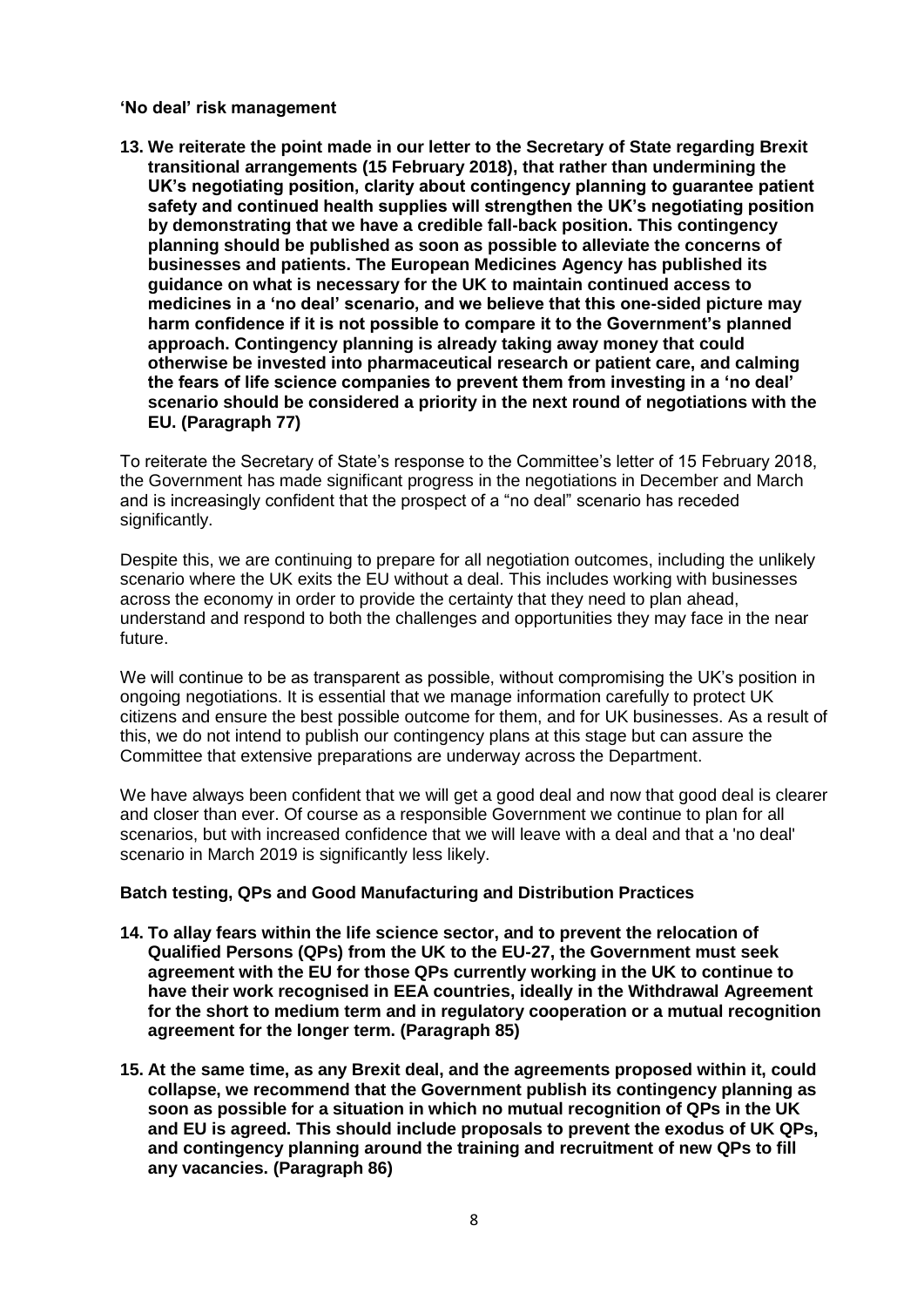# **Response (14 and 15):**

During the Implementation Period, our access to one another's markets will remain unchanged and on the current terms. This means citizens and businesses in the UK and across the EU can plan with confidence for life after our withdrawal, on the basis that businesses can operate as now throughout the implementation period.

This means that during the IP the EU will continue to accept UK batch testing, release and inspections, UK-based Marketing Authorisation Holders (MAH) and other key roles in the UK including QP certification. We will also still be able to discuss issues with EU counterparts, which is important to ensure patient and public health is maintained.

We want to retain a close working partnership with the EU, in the interest of ensuring patients continue to have timely access to safe medicines and medical innovations. However, while negotiations are on-going it is important that we understand the implications of different scenarios in full. As a result, we are exploring a range of options for the future regulation of medicines and medical devices in the UK. We will discuss with the EU and Member States how best to continue cooperation in the field of medicines regulation in the best interests of business, citizens and patients in both the UK and the EU as part of the future partnership negotiations.

#### **16. Furthermore, as regulatory divergence over Good Manufacturing Practice and Good Distribution Practice will place financial burdens on UK businesses and make the UK less desirable as a market, we recommend that the UK should transpose these regulations into UK law in the EU (Withdrawal) Bill. (Paragraph 87)**

The Withdrawal Bill will preserve EU guidelines into UK law on exit day to ensure consistency for industry. During the implementation period, the UK will remain in step with the EU. This means that the current EU principles and guidelines of Good Manufacturing Practice and Good Distribution Practice will be preserved. Whilst there is no current policy intention for any divergence, it is important that the licensing authority has the power to update these principles and guidelines in the future so that they are not "frozen in time" and can be updated to reflect evolving best practice.

# **The UK's relationship with the EMA**

**17. We welcome the Government's announcement that it will seek associate membership of the European Medicines Agency (EMA). We call on negotiators from both sides to put the needs of patients first and foremost as negotiations on this matter progress. However, the EU's draft negotiating position appears to suggest that continued UK EMA membership may be rejected. We therefore recommend that the Government publish any contingency planning it has undertaken for a situation in which associate membership of the EMA is not achieved. (Paragraph 92)**

We want to retain a close working partnership with the EU to ensure patients continue to have timely access to safe medicines and medical innovations, and, as part of that, are committed to continuing a close working relationship with the EMA. This was reiterated by the Prime Minister in her Mansion House speech of 2<sup>nd</sup> March.

The Government recognises the importance of a close and cooperative relationship between the UK and EU in the field of medicines regulation. We are committed to engaging in these negotiations in good faith with the aim of moving swiftly to the substantive discussions for our future relationship.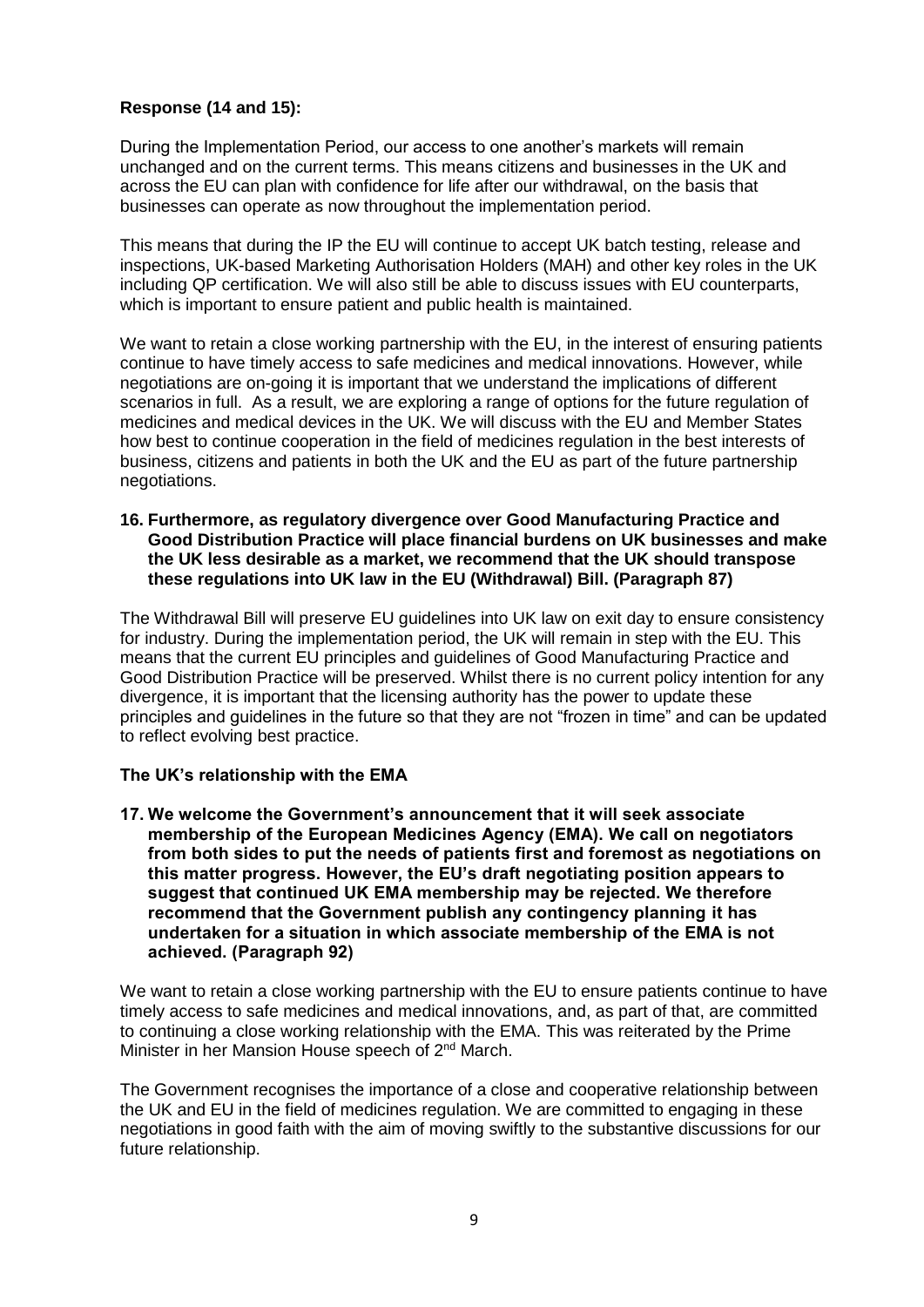We have always been confident that we will achieve a good deal, and now that good deal is clearer and closer than ever. Of course, as a responsible Government we continue to plan for all scenarios. Should we not achieve our desired relationship with the EU, we will set up a regulatory system that continues to protect the interests of patients and strengthens the UK life sciences industry. However, our door will always be open to a deep and special relationship with the EU which remains the best way to promote improved patient outcomes both in Europe and globally.

We will continue to be as transparent as possible, without compromising the UK's position in ongoing negotiations. It is essential that we manage information carefully to protect UK citizens and ensure the best possible outcome for them, and for UK businesses. As a result of this, we do not intend to publish our contingency plans at this stage but can assure the Committee that extensive preparations are underway across the Department.

#### **Continued participation in clinical trials**

**18. The Government should recognise that while a commitment to transferring the Clinical Trials Regulation into UK law is a positive starting point for patient safety in the UK, this is insufficient to guarantee continued UK access to EU clinical trials. This will demand co-operation and willingness from other stakeholders in the EU. The Government should make public its contingency planning for the possibility that the UK is unable to secure continued participation in these trials, both for current participants in trials and for the future of UK clinical trials. (Paragraph 104)**

The UK is committed to remain one of the best places in the world for science and innovation and an important element of that will be a competitive and effective framework for clinical trials. The UK is already a preferred destination for EU and global trials and we recognise that it is essential to put measures in place to minimise the burden on those who apply so that the UK remains an attractive contributor to both EU and global trials after we exit the EU.

If the CTR comes into force during the implementation period, as it is currently expected to do in March 2020, it will apply to the UK. The Withdrawal Agreement and Implementation Bill will give effect to the implementation period in domestic law and will allow regulations to continue to apply in the UK for this time-limited period. If this opportunity does not come to pass, we will give priority to taking the steps necessary to bring into UK law, without delay, all relevant parts of the EU regulation that are within the UK's control, so that those planning clinical research can do so with certainty.

Currently a clinical trial being conducted in multiple EU countries requires individual national approvals in each of the countries involved, according to their national laws transposed from the Clinical Trials Directive. This will remain the case following the implementation of the CTR as Members States will still individually approve clinical trials, albeit through a harmonized application process, joint assessment, and single application point.

Indeed, the UK is already taking steps to implement a more joined up system between our regulatory and ethical approval bodies which help establish clinical trials, in advance of the EU systems that will be applied under CTR. Our national system is being designed to accept the same application package and to function similarly to the future EU system under CTR, so we will have an efficient and effective approvals system for trials, regardless of the EU exit outcome. In addition, the MHRA is working closely with the NHS more widely to ensure that our whole clinical trials system, from registration through to study set up, is efficient.

Regardless of the outcome of the negotiations, the Government will ensure that after the end of the Implementation Period, our national legislation will protect the rights, safety, dignity and well-being of research participants in the UK to the same degree as research participants in other EU Member States. Our national legislation will reflect globally acceptable standards of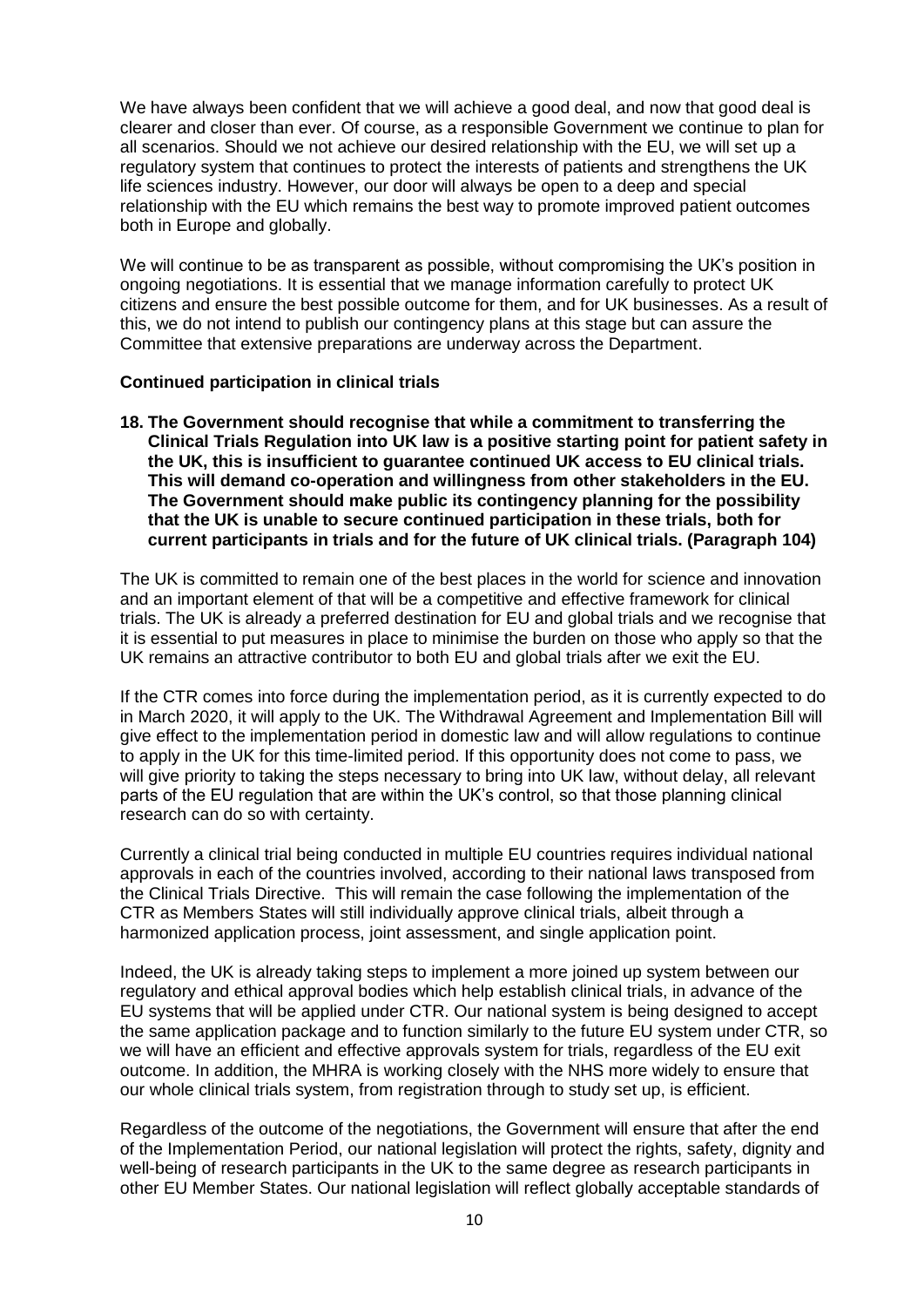good clinical practice and will help us to collaborate with regulators across the world to share information about patient safety. The Government will also continue to support patients and stakeholders with their planning.

- **19. We welcome the Government's aim to play a full part in new clinical trials regulations and medical devices regulations. We would like to see much more detail of what this will entail in practice, and we expect to see that detail in the Government's response to this report. (Paragraph 105)**
- **20. We urge the Government to commit to adopting the new Clinical Trials Regulation into UK law following Brexit and to secure a joint statement with the EU committing to continued collaboration on clinical trials following the UK's exit from the EU. (Paragraph 106)**

# **Response (19 and 20):**

If the CTR comes into force during the implementation period, as it is currently expected to do in March 2020, it will apply to the UK. The Withdrawal Agreement and Implementation Bill will give effect to the implementation period in domestic law and will allow regulations to continue to apply in the UK for this time-limited period. If this opportunity does not come to pass, we will give priority to taking the steps necessary to bring into UK law, without delay, all relevant parts of the EU regulation that are within the UK's control, so that those planning clinical research can do so with certainty.

The two key elements of the regulation that are outside the UK's control, and therefore not covered by this guarantee or pledge, are, first, the use of a shared central IT portal and, secondly, participation in the single assessment model, both of which require a negotiated UK-EU agreement regarding UK involvement post-EU exit. We cannot pre-empt these negotiations and we do not wish to do anything that might disadvantage the negotiating position of the UK by giving any further guarantees at this time.

The EU Medical Devices Regulation will be fully applied from May 2020, during the implementation period agreed with the EU. This would not automatically follow for the new EU Regulations for in vitro diagnostic (IVD) medical devices, which does not apply until May 2022.

However, elements of both new devices regulations have been applied directly in UK law since May 2017, meaning medical devices, including IVDs, can now be legally placed on the UK market if they are in conformity with the new regulations, invoking all relevant requirements.

# **21. We recommend that the Government provide urgent confirmation of the status of UK citizens currently engaged in ongoing clinical trials. It is critical that this is covered in the Withdrawal Agreement that the UK strikes with the EU, ideally in the provisions on citizens' rights. (Paragraph 107)**

UK citizens participating in on-going trials in the UK will not be affected by either the UK's exit from the EU or the end of the implementation period. This is because under both the current system (based on the EU Clinical Trials Directive) and the new system (based on the new EU CTR), trials which take place in the UK require a UK authorisation and are subject to rules enshrined in UK legislation which protect the participants. The UK rules will continue to deliver the protections afforded to trial participants by the EU which are based on internationally recognised standards.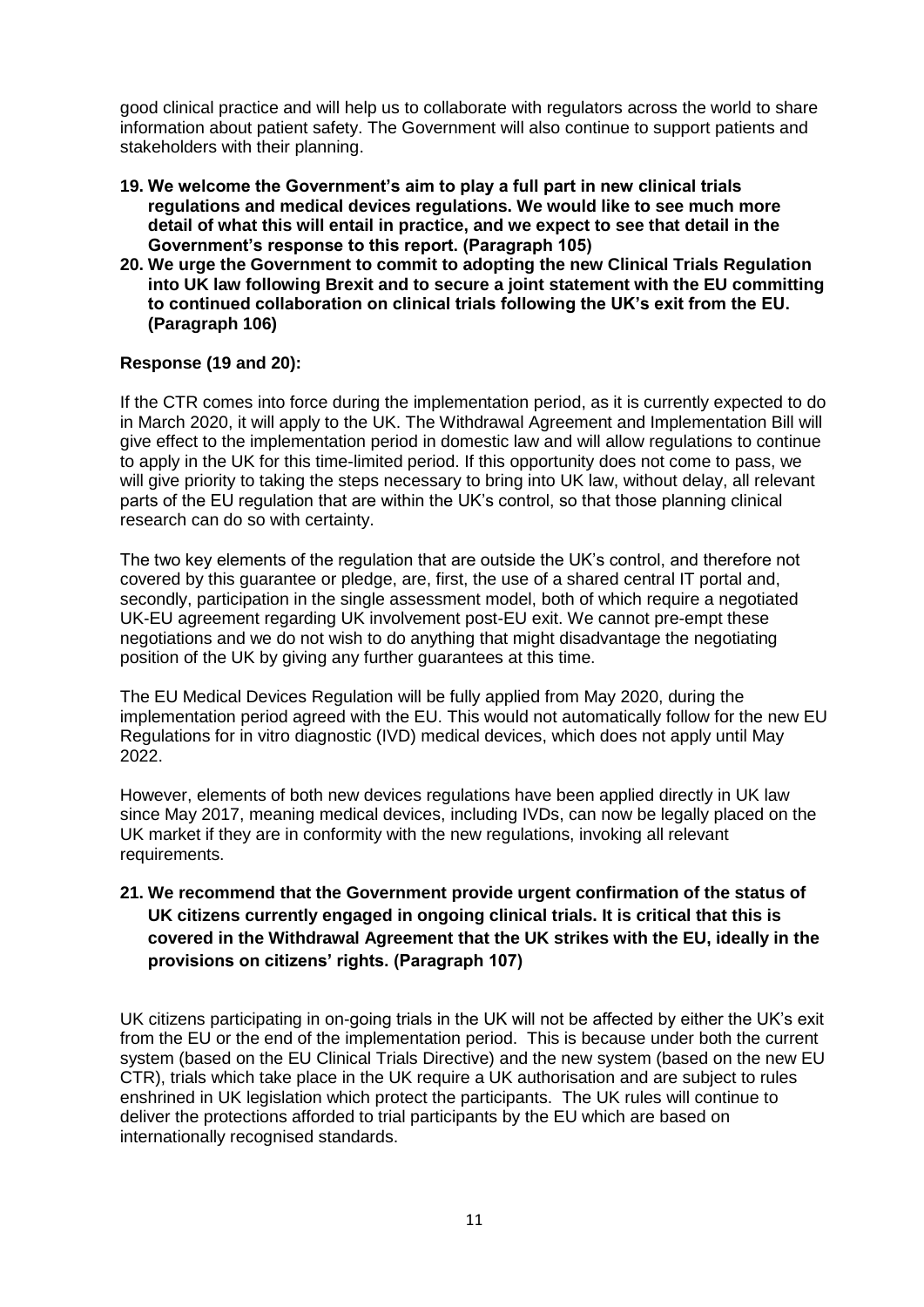Being an EU citizen is not a criterion for participating in a trial conducted under either the EU Directive or the new EU Regulation, so participation of UK citizens in trials taking place in the EU27 after the UK exits the UK should not be interrupted and the protections afforded under EU rules will continue to apply to those participants.

#### **Regulatory alignment over EU rules for data protection**

**22. We strongly support the UK Government's desire to seek 'more than just an adequacy agreement' under Article 45 of the General Data Protection Regulation with the EU so as to secure lawful data flow, including of personal data for health research, between the EU and the UK. We look forward to seeing further detail of the arrangements which the Government is seeking to achieve. We note the Council's preparedness to reconsider its offer should the UK position evolve. We urge the Government to be ready to be flexible, should detailed proposals of arrangements for lawful data flow require such flexibility. The Government should clarify whether it will look to secure these arrangements with the EU from UK 'Exit Day' or at the end of any transitional period. (Paragraph 111)**

As the Prime Minister said in her Mansion House speech, achieving a deal on data protection is one of the foundations that must underpin the UK-EU trading relationship. The UK has exceptionally high standards of data protection and recognises the need for, and is one of the leading drivers of, high data protection standards across the globe. The UK's new Data Protection Bill will further strengthen UK standards, ensuring they are up to date for the modern age, and it will implement the EU's new data protection framework in our domestic law. Our data protection laws will therefore be fully aligned with the EU's at our point of exit. We want to secure an agreement with the EU that provides stability and confidence for EU and UK business, public bodies and individuals to achieve our aims in maintaining and developing the UK's strong trading, economic and security links with the EU.

The UK and EU negotiating teams have reached agreement on the terms of an implementation period that will start on 30 March 2019 and last until 31 December 2020. The UK will no longer be a Member State of the EU, but market access will continue on current terms. To give certainty to businesses and citizens, common rules will remain in place until the end of the transition period. This will be the case for data protection.

# **Research and collaboration networks**

**23. The UK should continue to be a member of EU research and development funding and research mechanisms such as Horizon 2020 and the Innovative Medicines Initiative after leaving the EU, if possible on the same terms as they currently enjoy. If the same relationship is not possible, we still advocate membership of these funding and research systems in order for UK R&D to enjoy the collaborative opportunities they provide. (Paragraph 116)**

As set out in the Prime Minister's speech on the 2 March, the UK is committed to establishing a far-reaching Science and Innovation pact with the EU, facilitating the exchange of ideas and researchers. This should enable the UK to continue to participate in key programmes alongside our EU partners.

The UK has a strong history of collaborating with European partners through EU, pan-European and other multilateral and bilateral initiatives and has been a highly active and valued participant in the Research and Innovation Framework Programmes to date. As outlined in our future partnership paper, *Collaboration on Science and Innovation*, published on 6<sup>th</sup> September 2017, the UK will seek an ambitious agreement that promotes Science and Innovation across Europe now and in the future. We would welcome a full and open discussion with the EU about all of the options for continued collaboration.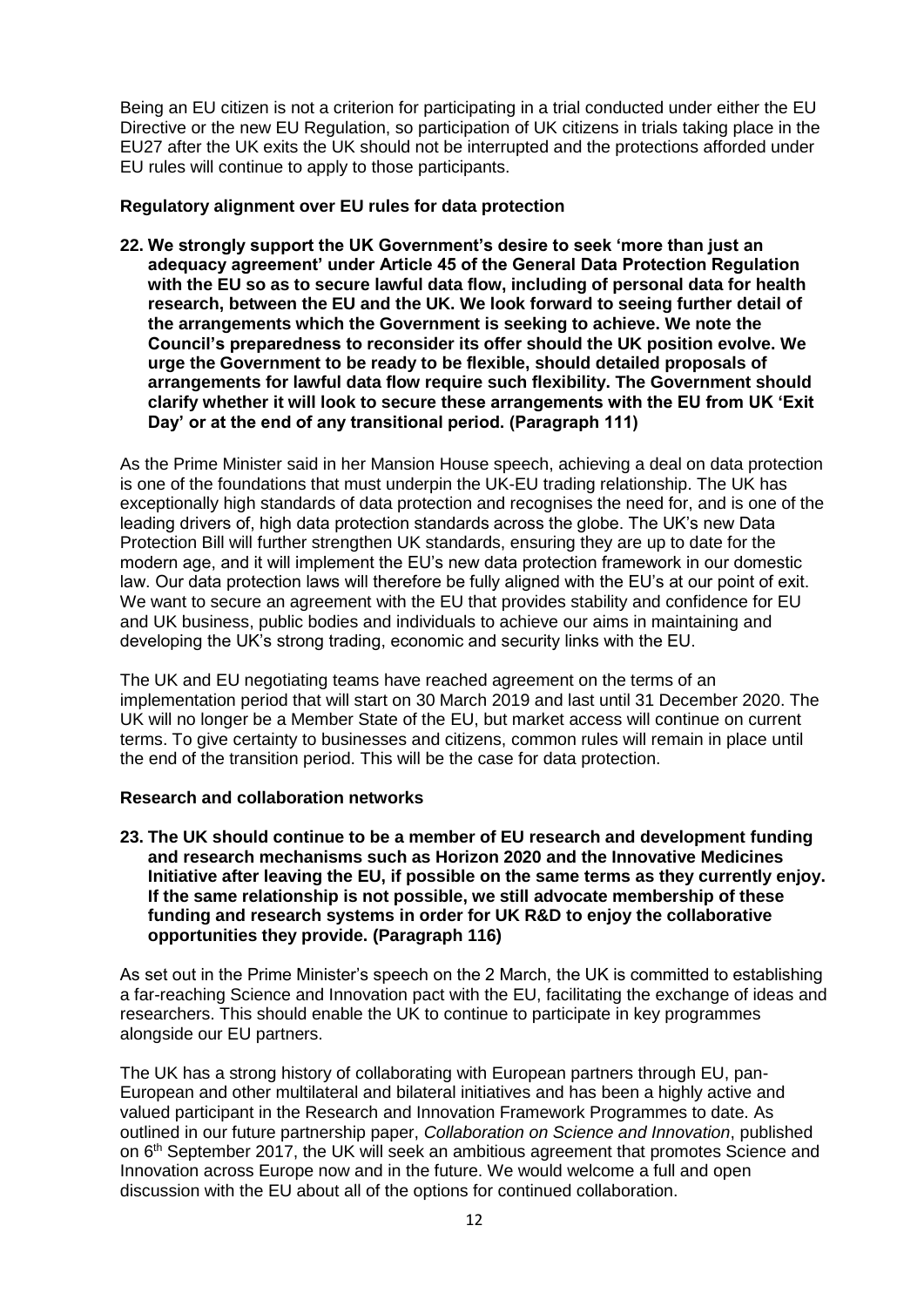The Government recognises the UK and EU's shared interest in maintaining and strengthening research collaboration between researchers and businesses across Europe. The withdrawal agreement ensures that UK entities' right to participate in EU programmes will be unaffected by the UK's withdrawal from the EU for the lifetime of projects financed by the current Multiannual Financial Framework. This includes the eligibility of UK entities to participate in Horizon 2020 actions, including the Innovative Medicines Initiative, and apply for Horizon 2020 funding up until the end of the programme in 2020. This settlement, once agreed as part of the Withdrawal Treaty, will supersede the requirement for the domestic guarantee announced by the Government in 2016. UK organisations can continue to bid for EU funding, including that delivered through the Innovative Medicines Initiative, with the assurance that payments will continue after our departure from the EU.

#### **Free movement of researchers**

**24. We welcome the Government's statements of their desire to have a future immigration policy that recognises the value that life science researchers bring to the UK, but would like to see further details about what this policy would look like. The failure to achieve an immigration policy post-Brexit that helps the UK to retain and attract the highest-quality researchers could have a significant adverse impact on UK research and development. (Paragraph 119)**

The Government will be considering its long-term arrangements covering the migration of EU citizens, and wants to ensure that these are based on evidence and engagement with all interested parties. The Home Secretary has commissioned the Migration Advisory Committee (MAC) to advise on the economic and social impacts of the UK's exit from the EU and also on how the UK's immigration system should be aligned with a modern industrial strategy. DHSC has responded to that call, and continues to work in close alignment with the Department for Business, Energy and Industrial Strategy (BEIS) and Office for Life Sciences to feed into the process.

We recognise that a significant number of EU nationals are vital to the country's health research landscape in universities and the NHS. These include academic clinicians working at all levels from doctoral researchers to professorial and across all research disciplines, and research support and delivery staff.

Through funding training in National Institute for Health Research, DHSC will continue to support and enable researchers and support staff to lead the way in applied clinical research. In conjunction with BEIS, DHSC are working closely with Home Office to represent the interests of the medical and health research delivery workforce in the future immigration system, to ensure continued access to, and mobility of research talent.

# **Research and development funding**

**25. To ensure the same level of participation in future EU research programmes as the UK has currently, the Government should confirm that it is willing to contribute funding at least equivalent to the amount currently received by UK participants in EU funding systems such as Horizon 2020. Failure to do this would undermine the Juste Retour principle that has traditionally applied in EU research networks, and may jeopardise future UK involvement. However, we note that the text of the draft negotiating position from the EU suggests that participation on the same terms may be unworkable, and therefore urge the Government to publish contingency planning on how they intend to make up the resulting funding shortfall. (Paragraph 124)**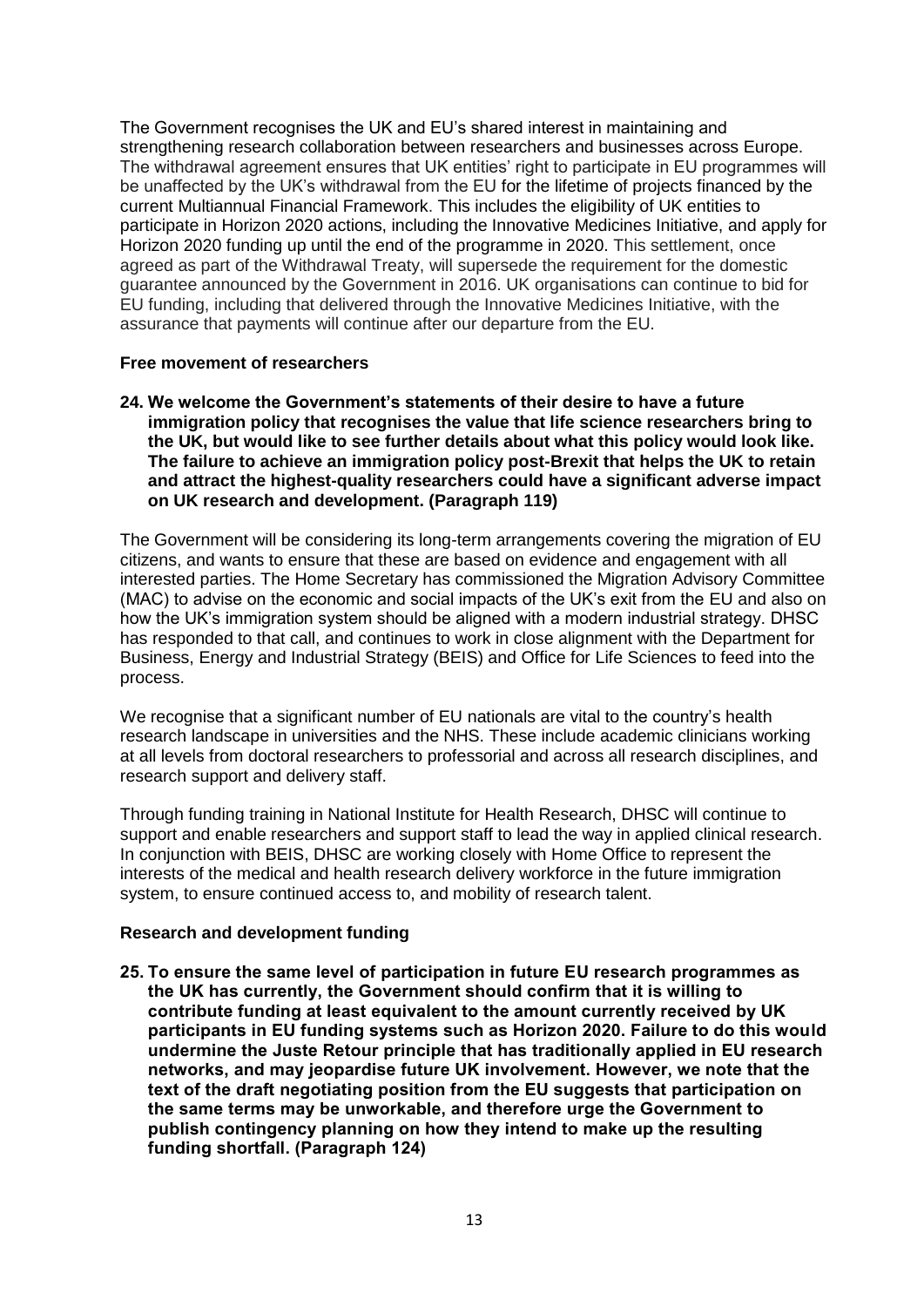As the Prime Minister set out in her speech on 2 March at Mansion House, the UK is committed to establishing a far-reaching Science and Innovation pact with the EU, facilitating the exchange of ideas and researchers. We want to assure the EU of our commitment to ongoing collaboration in Science and Innovation, and to work together on a mutually beneficial outcome. To that end, we would like to ensure Framework Programme 9 remains open to our association. We recognise that such an association would necessarily involve an appropriate financial contribution in line with other associates, and would like to discuss the details with the EU.

While we remain focussed on achieving a far-reaching Science and Innovation pact, the Prime Minister has been clear that we are preparing for every scenario, including making sure that we are ready to support the continued excellence of UK Science and Innovation if we should leave the EU without our preferred deal. As the Committee's report highlights, the UK Government's commitment to underwrite Horizon 2020 funding provides reassurance to UK businesses and universities. Through this guarantee, any successful bid submitted before the UK leaves the EU will be funded for the lifetime of the project. This ensures businesses and universities can feel confident bidding for Horizon 2020 funds while the UK remains a member of the EU.

Once we have left the EU, decisions on spending taxpayers' money will be made in the UK, based on our own domestic priorities and considering the economic environment, the fiscal position and the negotiated outcome. As the Prime Minister said in her speech at Mansion House, the UK is also committed to establishing a far-reaching science and innovation pact with the EU which could enable the UK to participate in key programmes alongside our EU partners - this will be a matter for the negotiations. Any future spending decisions will be made in the round at the next Spending Review in 2019.

#### **Access to EU pharmacovigilance systems**

**26. We recommend that the UK seek mutual recognition of pharmacovigilance studies by the Medicines and Healthcare products Regulatory Agency and the EMA as a priority in the next round of negotiations. In addition, the UK should seek to ensure that all UK pharmacovigilance organisations continue to be members of the European Network of Centres of Pharmacoepidemiology and Pharmacovigilance, as the failure to do so could affect patient safety both in the UK and the EU. The UK must also maintain membership of all of the major EU pharmacovigilance systems and databases, including the European Databank on Medical Devices (EUDAMED) and Eudravigilance. (Paragraph 131)**

As a leader in the area of pharmacovigilance, the UK already makes a substantial contribution to the work of the European network across this area; we are active participants in pharmacovigilance organisations, projects such as SCOPE and WEB-RADR and databases such as Eudravigilance. As such, we believe a continued close relationship will be of significant benefit to not just UK patients, but also EU patients for whom the UK makes a significant public health contribution.

Our commitment to that priority of public health and protecting patient safety is reflected in our main aims for the negotiations. As the Prime Minister said on 2<sup>nd</sup> March, the UK wants the broadest and deepest possible future partnership with the EU. In particular, the Prime Minister was also clear that this includes enabling our regulators to continue to work together, as they do with other international regulators, to continue to get new drugs to patients quickly. On goods, including medicines, a fundamental principle of the UK approach is that the UK-EU border should be as frictionless as possible and products should only need to undergo one set of approvals to be sold in the EU and UK. In this context, the UK wants to explore with the EU the terms on which we could remain part of EU agencies, including the EMA. We are seeking a comprehensive system of mutual recognition to ensure that, as now,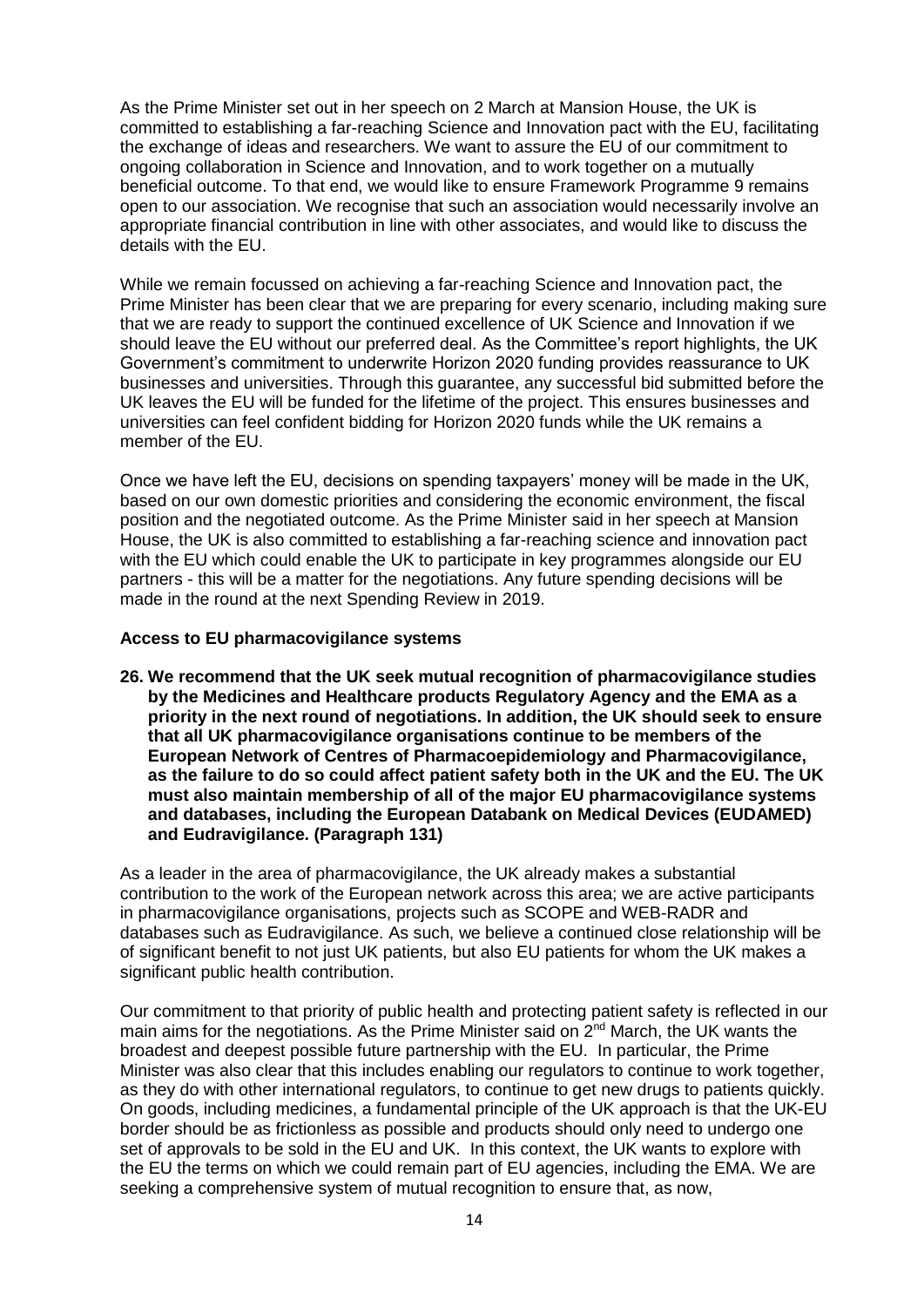pharmaceutical products and medical devices only need undergo one series of approvals in one country.

In the event that the UK and EU do not agree to the most desired outcome from these negotiations, the UK's strength in the area of pharmacovigilance will enable it to continue to protect public health and support the UK life sciences industry. The MHRA is working on contingency plans for all possible scenarios with this and the current implementation period terms in mind.

#### **27. The UK should also look to retain full membership of the Pharmacovigilance Risk Assessment Committee (PRAC), and if this is not possible should endeavour to be present in PRAC meetings as an observer as an absolute minimum. (Paragraph 132)**

As the Prime Minister said on  $2^{nd}$  March, the UK wants the broadest and deepest possible future partnership with the EU. In particular, the Prime Minister was also clear that this includes enabling our regulators to continue to work together, as they do with other international regulators, to continue to get new drugs to patients quickly. On goods, including medicines, a fundamental principle of the UK approach is that the UK-EU border should be as frictionless as possible and products should only need to undergo one set of approvals to be sold in the EU and UK. In this context, the UK wants to explore with the EU the terms on which we could remain part of EU agencies, including the EMA. The UK's level of participation at PRAC meetings will depend on the outcome of the negotiations.

**28. Evidence presented to us made the point that failure to gain access to EU pharmacovigilance systems would have serious consequences for UK medicine and drug safety. It would not be possible, let alone desirable, to draw up a UK standalone system by the time the UK exits the UK. Contingency planning in this area would highlight the risks of failure to access EU pharmacovigilance systems and needs to prompt urgent action. (Paragraph 133)**

Part of the UK's negotiations with the EU over a future relationship on medicines regulation will involve discussions over how the UK can continue to work together with the EU on pharmacovigilance. One of our key priorities is to ensure that UK and EU patients are protected by a strong regulatory system that maintains patient safety. Our objective is to continue co-operation and the sharing of expertise and experience on pharmacovigilance with the EU.

The UK is a leader in pharmacovigilance and has provided around a fifth of the EU network's capacity on pharmacovigilance. As stated in the Committee's report, the MHRA assesses more drug applications for the EMA than any other National Competent Authority, and its combination of a skilled workforce and accessibility to the NHS and clinical researchers make it a world leader in pharmacovigilance.

The UK's strengths in pharmacovigilance mean that if our desired agreement with the EU cannot be agreed, or in the event of a scenario where the UK no longer has the same level of access to EU pharmacovigilance systems, the UK would nonetheless be in a good position to put in place pharmacovigilance activities that continue to protect public health and sustain the competitiveness of the UK life sciences industry. It should also be noted that EU pharmacovigilance systems are not the only source of multinational drug safety data (for example, the UK will continue to have access to the international WHO VigiBase database). The MHRA is working on contingency plans for all possible scenarios. These activities have identified the critical systems that would need to be in place in the event of loss of access to EU systems and the MHRA is considering options for delivery to the necessary time frames should this situation arise.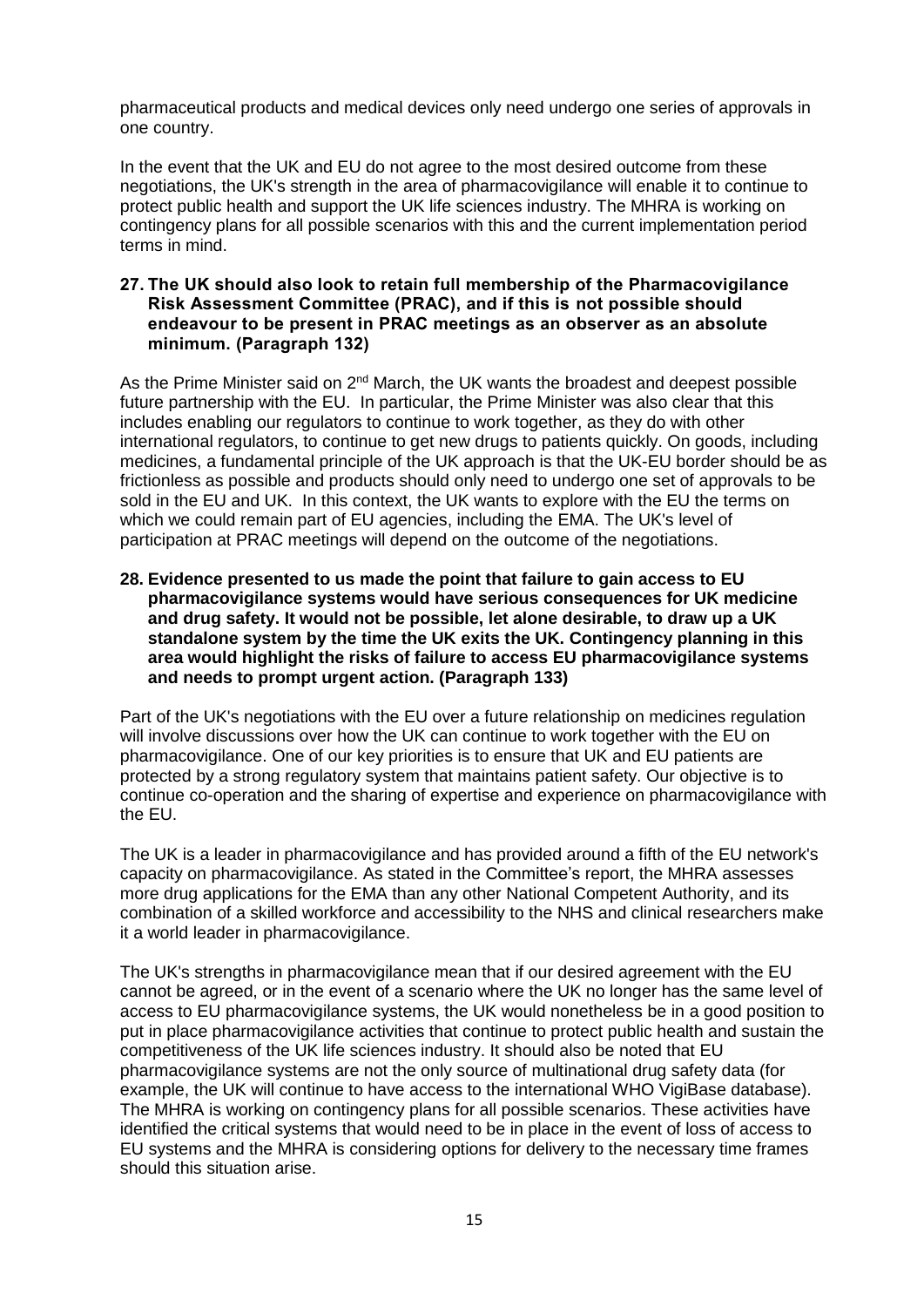#### **Trade, customs and supply chains**

**29. We note and support the conclusions of the Business, Energy and Industrial Strategy Committee, and we call on the Government to keep under review its position on leaving Euratom when the UK exits the European Union. We recognise the significant difficulties which arise from the fact that the legal arrangements of the European Union and Euratom are significantly intertwined, but consider that concerted efforts need to be made to overcome them. We heard evidence that the UK's continued membership of Euratom would be beneficial to both the UK and the European Union. If the Government is unable to ensure continued membership, we strongly believe that the Government should retain as close as possible a relationship with Euratom, and that this should include accepting its delivery of existing safeguards requirements in the UK. (Paragraph 149)**

In the Written Ministerial Statement laid by the Secretary of State for Business, Energy and Industrial Strategy on 11 January 2018, the Government set out its ambition for a close and effective association with Euratom.

The Government confirmed that it is seeking a close association with Euratom in the future, including the possibility of future co-operation on nuclear non-proliferation and safeguards, and any potential role for Euratom in supporting the establishment of the UK's own domestic safeguards regime. The exact nature of the relationship will be subject to further negotiations with the EU, although the European Commission has made clear that, whatever the future relationship between the UK and the EU, it will be on a different legal basis to the current relationship, as the UK will no longer be a Member State.

In a further Written Ministerial Statement laid by the Secretary of State for Business, Energy and Industrial Strategy on 26 March, the Government confirmed that it will be taking legal responsibility for its nuclear safeguards in the future. This will enable the UK to continue to meet international obligations from day one of exit, while not precluding continued involvement by Euratom with nuclear safeguards in the UK.

The Government is working closely with the Office for Nuclear Regulation (ONR) to ensure that it will be in a position to deliver the UK's future domestic civil nuclear safeguards regime to international safeguards and nuclear non-proliferation standards when Euratom safeguards arrangements no longer apply in the UK.

The UK and EU have agreed the implementation period running from 30 March 2019 until 31 December 2020 will include all of the Euratom acquis, including on safeguards. This means that existing Euratom arrangements will continue during this period. It should be noted that the Government has made clear that the UK's ability to import medical radioisotopes will not be affected by our withdrawal from Euratom. DHSC is leading cross-Government work with all relevant Departments to ensure continuity of supply.

#### **30. We call on the Government to publish a summary of the external analysis of supply chain issues and to set out their contingency planning to ensure the safe supply of medicines, medical devices and substances of human origin after the UK leaves the EU. (Paragraph 150)**

DHSC is continuing to progress work to assess the impact of EU exit on the supply chain for all medicines, medical radioisotopes and medical devices used in the NHS. Identification of contingency measures and detailed preparedness planning is in progress to ensure continuity of supply and patient safety following EU exit, under a range of scenarios. This analysis, along with input from our industry and clinical stakeholders will help to inform any contingency planning required to ensure that supplies of these products continue to remain available for UK patients. DHSC are containing to engage closely with industry and other relevant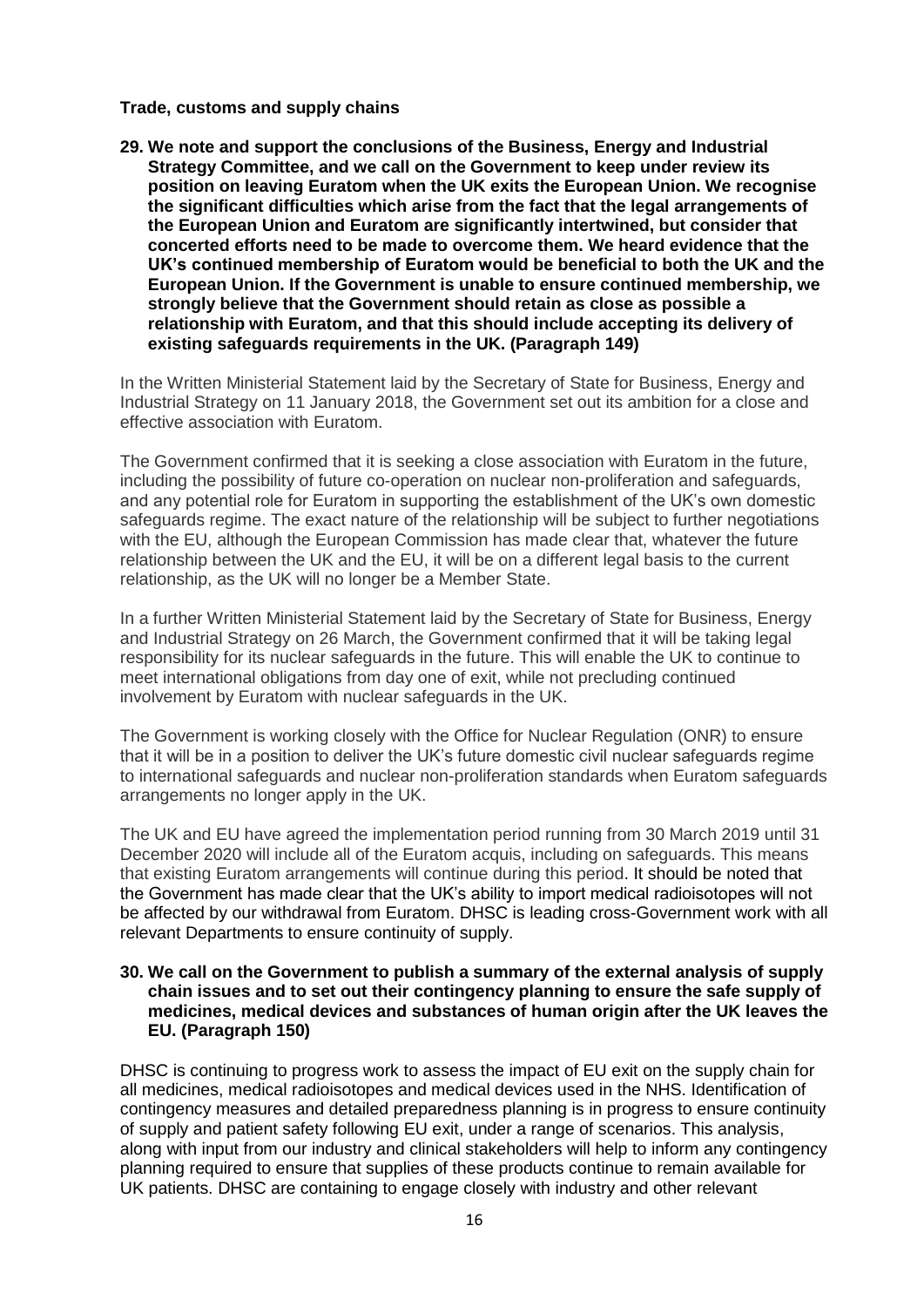stakeholders throughout this process and the foreseeable future to ensure that any potential mitigation required for ensuring the continuity of medicine supply for UK patients are planned in close collaboration with all stakeholders.

Due to the large volume of commercial and sensitive information that has been shared by the industry throughout this work, DHSC will be unable to publish the final report. However, we will consider publication of an executive summary of the work.

**31. We support the Government's intention to negotiate continued free and frictionless trade with the EU. To prepare for the scenario in which continued free and frictionless trade is not possible, we recommend the Government clarify in its response whether the UK can participate in the WTO Pharmaceutical Tariff Elimination Agreement in its own right. The Government should also seek clarity on when the WTO Pharmaceutical Tariff Elimination Agreement will be updated. If the agreement is not updated before the UK leaves, we recommend the Government estimate the cost of tariff barriers to trade for the products affected. We also recommend the Government seek to agree as part of the future EU-UK trade agreement arrangements to maintain parallel trade in medicines with Member States. (Paragraph 156)**

How post-EU exit customs arrangements and compliance measures will work remains dependent on the outcome of UK-EU negotiations. We are planning for various options that may be presented by the outcome of these negotiations, so that we are prepared for the implications of a variety of different scenarios. However, the UK will protect public health and the safe, timely trade of treatments between this country and the EU. This is reflected in our desire to secure tariff-free trade of medicines and devices.

In the event that the UK is outside of EU frameworks, we want there to be no barriers to medicines, medical devices and research, building upon our current starting point of complete alignment with EU frameworks in a way that other countries negotiating free trade agreements are unable to replicate. If we are unable to achieve the relationship we desire, the UK will continue to protect public health and support the life science industry through its regulatory system.

#### **32. In the meantime, we recommend the Government consider in its contingency planning those medicines used in the NHS that are only available through parallel trade. The Government should also assess the impact of loss of parallel trade to the UK, including the NHS, and should make that analysis available to us. (Paragraph 157)**

EU exit does not mean that parallel imports of medicines will cease: under the TRIPS agreement which governs international rules around intellectual property and trade, countries may choose their own exhaustion regime which means they can determine whether to allow parallel imports or not. The Government notes that parallel imports provide a valuable source of supply diversity, which may support continuity of supply if there is an interruption in supply for products intended directly for the UK market.

When the UK leaves the EU, and following the implementation period, the UK may need to consider a future exhaustion regime: options include a national regime, a regional regime, or an international regime. The Government recognises that the NHS, patients and businesses across many sectors will have views on the choice of exhaustion regime going forward: we are therefore in the process of commissioning economic analysis to understand the consequences of different exhaustion regimes and engaging with a broad range of stakeholder groups. Any change to the UK's exhaustion regime will take account of the potential impact on the NHS, and will be communicated in good time to allow businesses to adapt their distribution models in response. It should also be noted that continuing parallel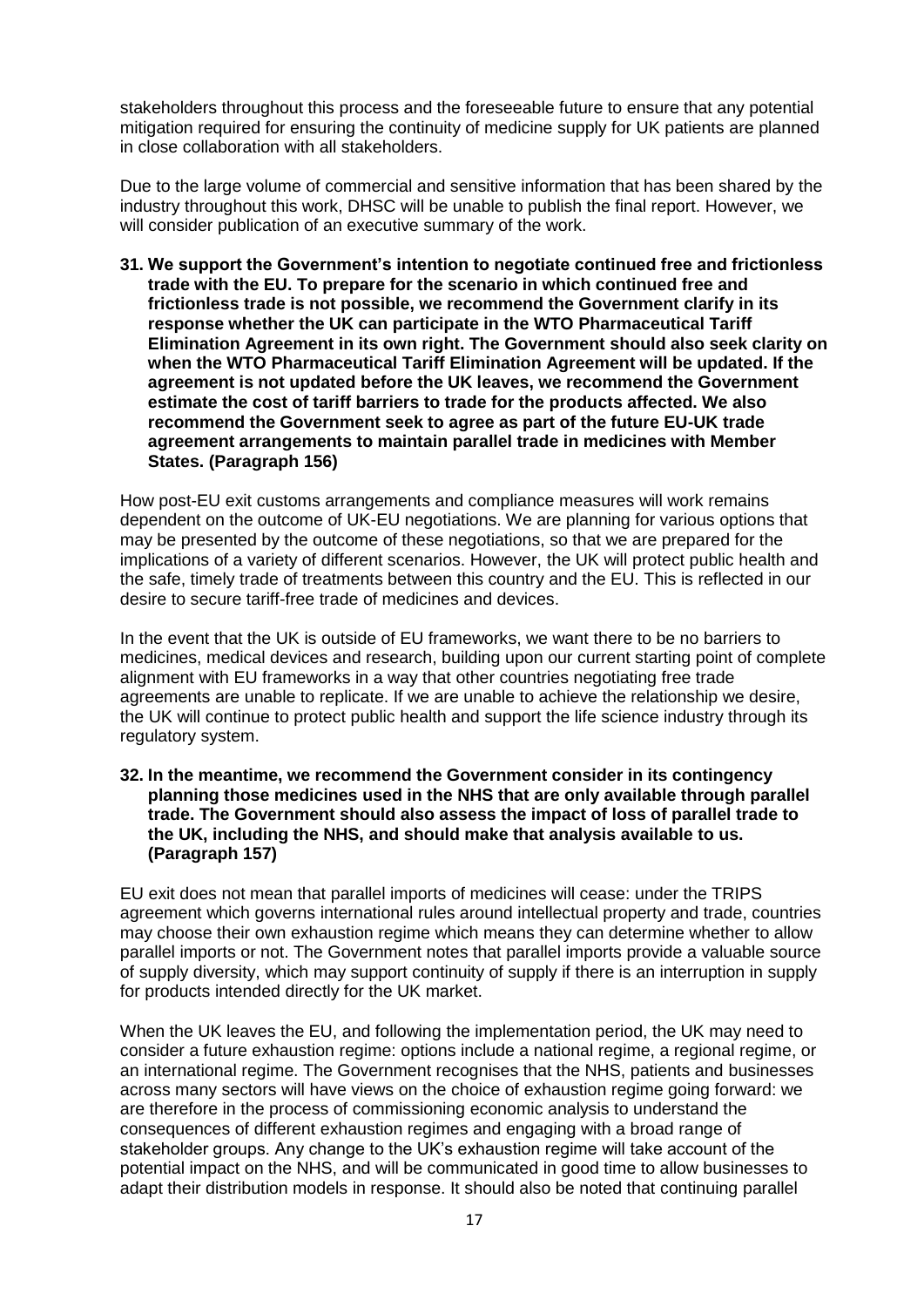imports of medicines would also be subject to the UK being able to obtain the necessary information about the exported product from the country of export.

**33. Ultimately, we heard that the effects of Brexit, and of different Brexit models, will be keenly felt across every stage in the life sciences, from early stage research and development, through safety testing and clinical trials, to supply of the product and timely patient access. We heard consistent and repeated evidence during our inquiry that to minimise the risks to all stages of the life sciences sector from Brexit, it is in the interests of patients in both the UK and EU-27 for the closest possible regulatory alignment to continue alongside associate membership of the EMA. (Paragraph 158)**

We are committed to working together on medicines regulation, given its crucial and mutually beneficial role in improving patient outcomes, driving innovation in new medicines and supporting growth. We know the exact relationship with the EU may not be the same but are open to finding innovative solutions as we move forward.

We want to retain a close working partnership with the EU to ensure patients continue to have timely access to safe medicines and medical innovations, and, as part of that, are committed to continuing a close working relationship with the EMA. This was reiterated by the Prime Minister in her Mansion House speech of 2<sup>nd</sup> March.

The UK wants to explore with the EU the terms on which we could remain part of EU agencies, including the EMA. The Government recognises the importance of a close and cooperative relationship between the UK and EU in the field of medicines, medical devices and substances of human origin regulation. We are committed to engaging in these negotiations in good faith with the aim of moving swiftly to the substantive discussions on our future relationship.

#### **34. The Government should publish contingency planning for the possibility that the UK may exit the EU without a deal. In the technical areas around the safety monitoring and regulation of pharmaceutical products with complex supply chains, public scrutiny of any contingency planning will help to ensure all relevant aspects are covered. (Paragraph 159)**

DHSC is working to ensure the best outcome for the health and social care system. Teams responsible for technical areas including safety monitoring and regulation of pharmaceutical products with complex supply chains have assessed the implications of the UK's withdrawal from the EU and are delivering detailed planning for all scenarios. There are no current plans to publish contingency planning for these issues.

Every government department, including DHSC, will be proceeding in the only responsible way possible: planning to deliver a smooth exit under any scenario, which includes preparing the UK for the future economic partnership we hope to negotiate with the EU as well as the very unlikely scenario in which no mutually satisfactory agreement can be reached and the UK exits without a deal.